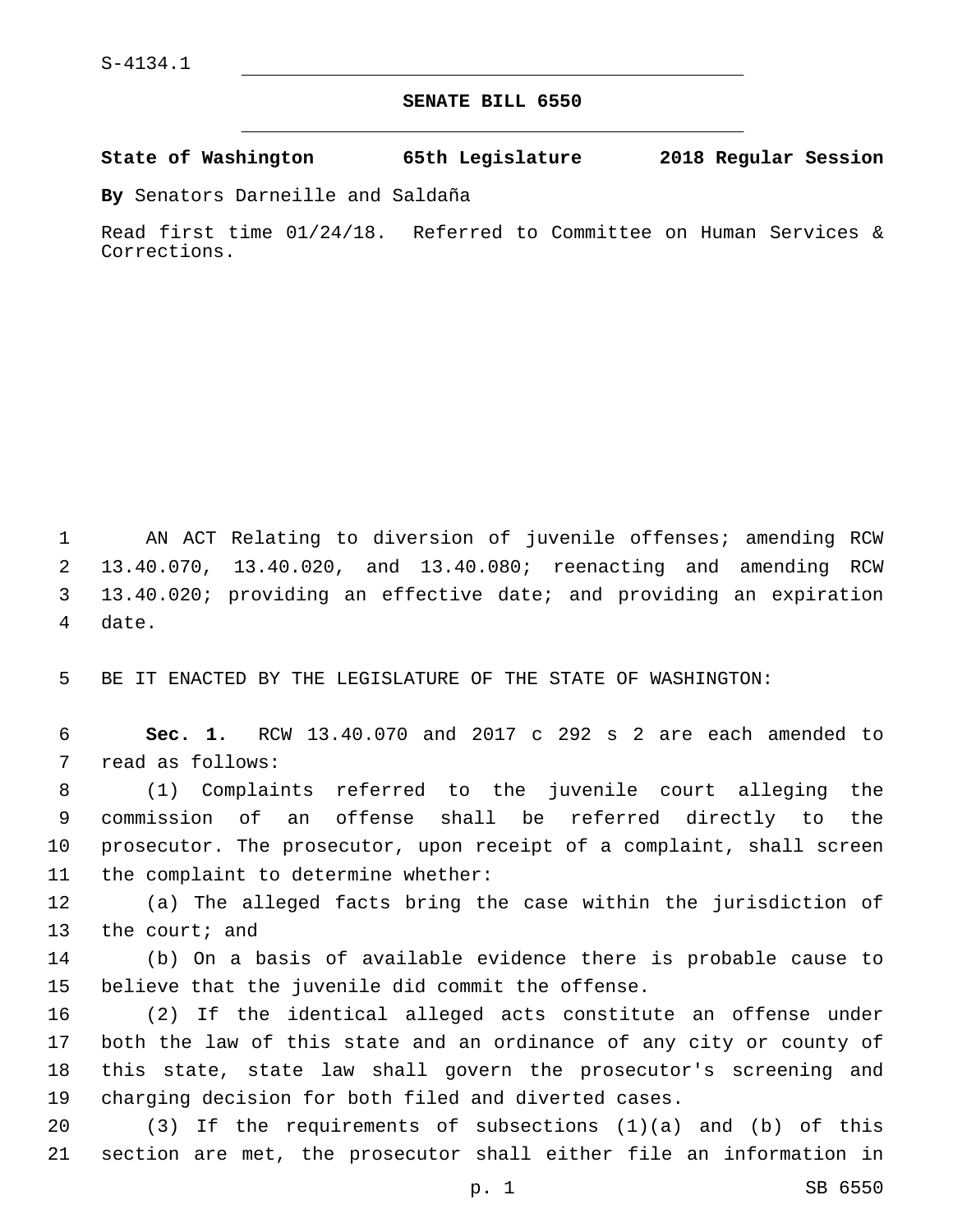juvenile court or divert the case, as set forth in subsections (5)  $2((7))$  and  $(6)((7)$  and  $(8))$  of this section. If the prosecutor finds that the requirements of subsection (1)(a) and (b) of this section are not met, the prosecutor shall maintain a record, for one year, of such decision and the reasons therefor. In lieu of filing an information or diverting an offense a prosecutor may file a motion to modify community supervision where such offense constitutes a 8 violation of community supervision.

 (4) An information shall be a plain, concise, and definite written statement of the essential facts constituting the offense charged. It shall be signed by the prosecuting attorney and conform 12 to chapter 10.37 RCW.

13 (5) ((Except as provided in RCW 13.40.213 and subsection (7) of 14 this section, where a case is legally sufficient, the prosecutor 15 shall file an information with the juvenile court if:

 (a) An alleged offender is accused of a class A felony, a class B felony, an attempt to commit a class B felony, a class C felony listed in RCW 9.94A.411(2) as a crime against persons or listed in 19 RCW 9A.46.060 as a crime of harassment, or a class C felony that is a violation of RCW 9.41.080 or 9.41.040(2)(a)(iv); or

 (b) An alleged offender is accused of a felony and has a criminal 22 history of any felony, or at least two gross misdemeanors, or at 23 least two misdemeanors; or

 (c) An alleged offender has previously been committed to the 25 department; or

- (d) An alleged offender has been referred by a diversion unit for 27 prosecution or desires prosecution instead of diversion; or
- (e) An alleged offender has three or more diversion agreements on the alleged offender's criminal history; or
- (f) A special allegation has been filed that the offender or an accomplice was armed with a firearm when the offense was committed.

 $(6)$ )) Where a case is legally sufficient the prosecutor shall divert the case if the alleged offense is a misdemeanor or gross misdemeanor or violation and the alleged offense is the offender's first offense or violation. If the alleged offender is charged with a 36 related offense that (( $must$  or)) may be filed under subsection(( $s$   $(5)$ ) 37 and  $(8)$ )) (6) of this section, a case under this subsection may also 38 be filed.

 (((7) Where a case is legally sufficient to charge an alleged offender with: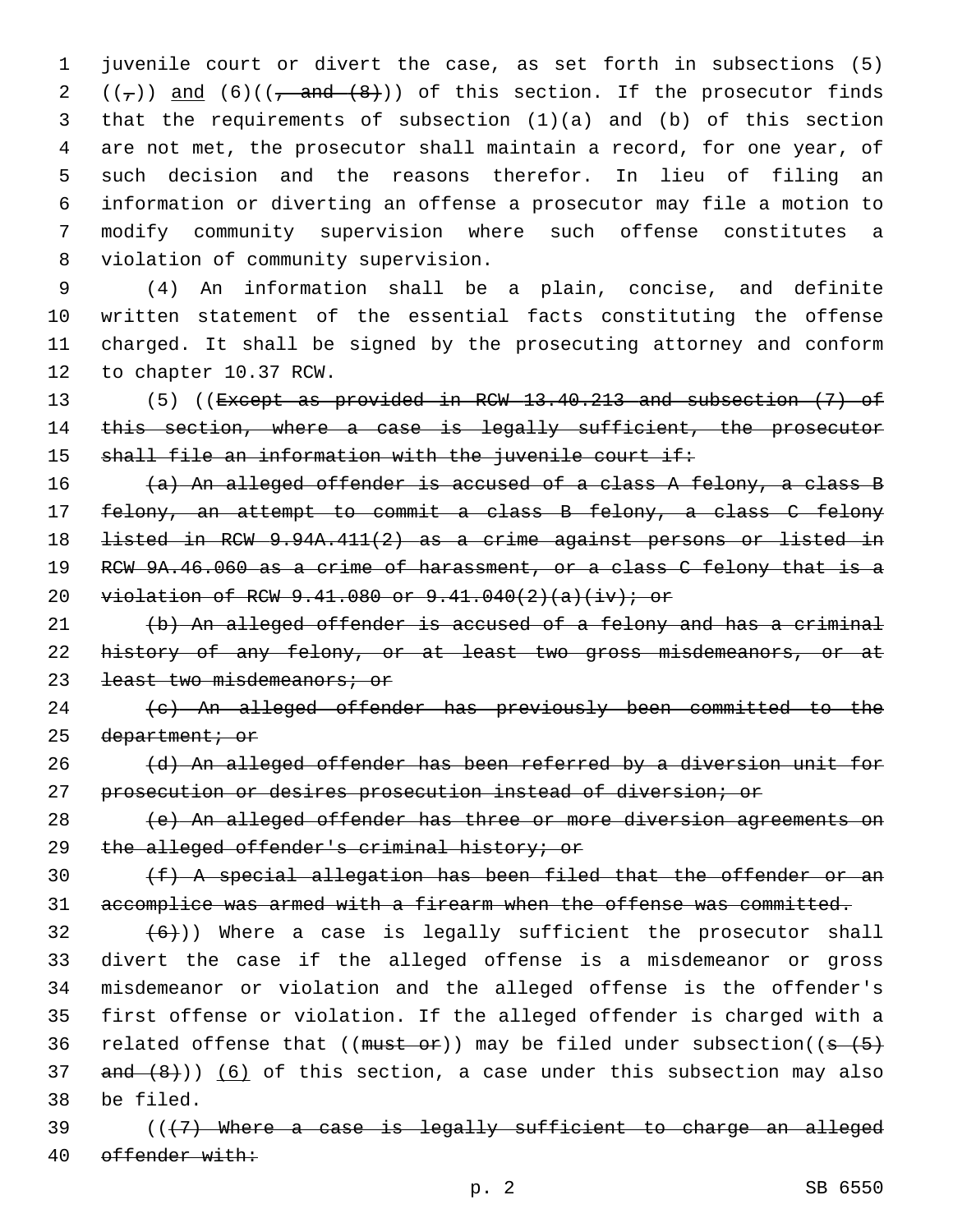(a) Either prostitution or prostitution loitering and the alleged offense is the offender's first prostitution or prostitution loitering offense, the prosecutor shall divert the case; or

 (b) Voyeurism in the second degree, the offender is under seventeen years of age, and the alleged offense is the offender's first voyeurism in the second degree offense, the prosecutor shall divert the case, unless the offender has received two diversions for 8 any offense in the previous two years.

9 (8)) (6) Where a case is legally sufficient and ((falls)) does 10 not fall into ((neither)) subsection  $(5)$  ((nor  $(6+)$ )) of this section, it may be filed or diverted. In deciding whether to file or divert an 12 offense under this section the prosecutor ((shall)) may be guided 13 ((only)) by the length, seriousness, and recency of the alleged offender's criminal history and the circumstances surrounding the 15 commission of the alleged offense.

 $((+9+))$  (7) Whenever a juvenile is placed in custody or, where not placed in custody, referred to a diversion interview, the parent or legal guardian of the juvenile shall be notified as soon as possible concerning the allegation made against the juvenile and the current status of the juvenile. Where a case involves victims of crimes against persons or victims whose property has not been recovered at the time a juvenile is referred to a diversion unit, the victim shall be notified of the referral and informed how to contact 24 the unit.

  $((+10))$   $(8)$  The responsibilities of the prosecutor under 26 subsections (1) through  $((+9))$  (7) of this section may be performed by a juvenile court probation counselor for any complaint referred to the court alleging the commission of an offense which would not be a felony if committed by an adult, if the prosecutor has given sufficient written notice to the juvenile court that the prosecutor 31 will not review such complaints.

 $(1)(11)$ ) (9) The prosecutor, juvenile court probation counselor, or diversion unit may, in exercising their authority under this section or RCW 13.40.080, refer juveniles to community-based programs, restorative justice programs, mediation, or victim offender reconciliation programs. Such mediation or victim offender reconciliation programs shall be voluntary for victims.

 (10) Prosecutors and juvenile courts are encouraged to engage with and partner with community-based programs to expand, improve, and increase options to divert youth from formal processing in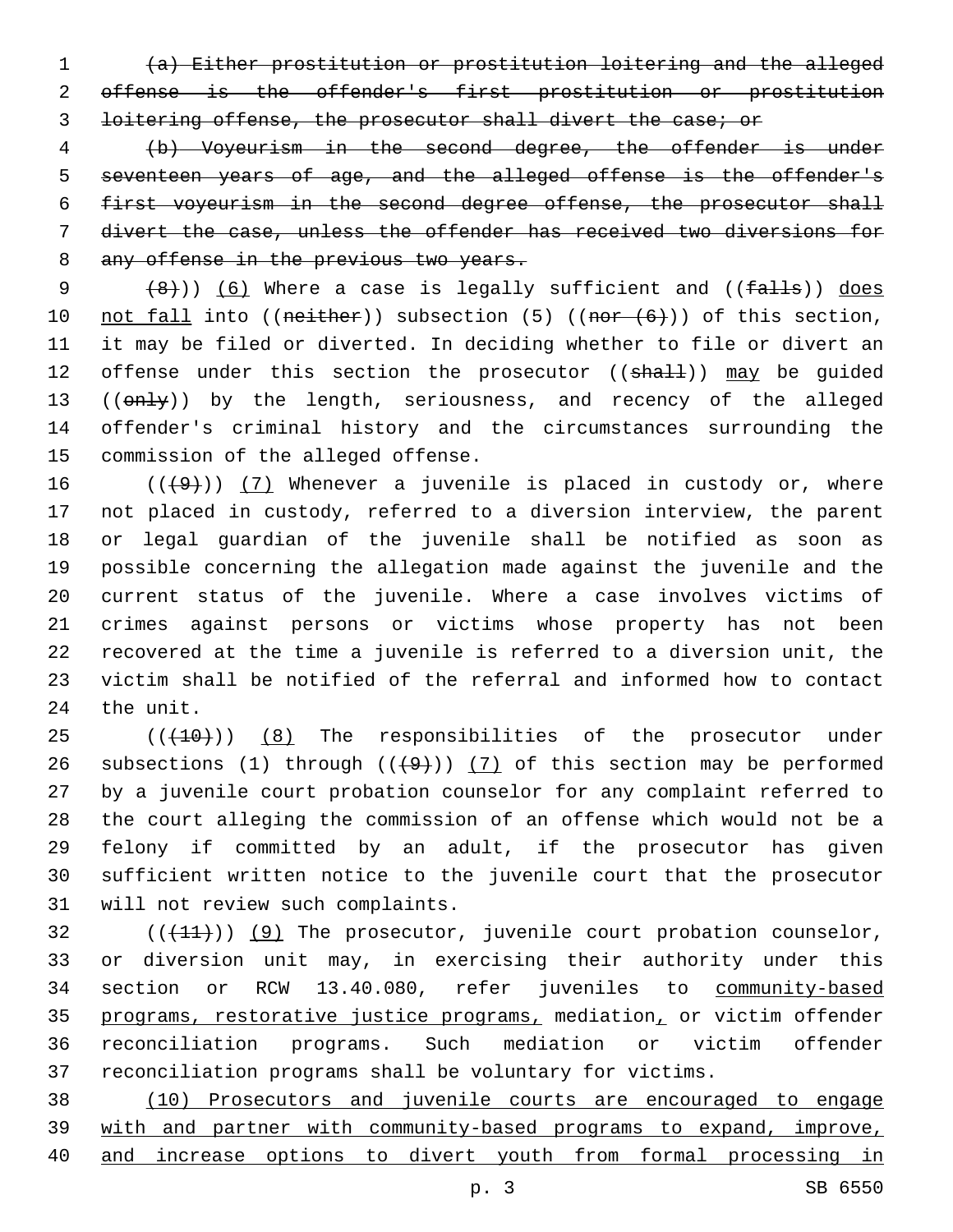juvenile court. Nothing in this chapter should be read to limit

partnership with community-based programs to create diversion

3 opportunities for juveniles.

 **Sec. 2.** RCW 13.40.020 and 2016 c 136 s 2 and 2016 c 106 s 1 are 5 each reenacted and amended to read as follows:

For the purposes of this chapter:6

 (1) "Assessment" means an individualized examination of a child to determine the child's psychosocial needs and problems, including the type and extent of any mental health, substance abuse, or co- occurring mental health and substance abuse disorders, and recommendations for treatment. "Assessment" includes, but is not limited to, drug and alcohol evaluations, psychological and psychiatric evaluations, records review, clinical interview, and 14 administration of a formal test or instrument;

 (2) "Community-based rehabilitation" means one or more of the following: Employment; attendance of information classes; literacy classes; counseling, outpatient substance abuse treatment programs, outpatient mental health programs, anger management classes, education or outpatient treatment programs to prevent animal cruelty, or other services including, when appropriate, restorative justice programs; or attendance at school or other educational programs appropriate for the juvenile as determined by the school district. Placement in community-based rehabilitation programs is subject to 24 available funds;

 (3) "Community-based sanctions" may include one or more of the 26 following:

(a) A fine, not to exceed five hundred dollars;

 (b) Community restitution not to exceed one hundred fifty hours 29 of community restitution;

 (4) "Community restitution" means compulsory service, without compensation, performed for the benefit of the community by the offender as punishment for committing an offense. Community restitution may be performed through public or private organizations 34 or through work crews;

 (5) "Community supervision" means an order of disposition by the court of an adjudicated youth not committed to the department or an order granting a deferred disposition. A community supervision order for a single offense may be for a period of up to two years for a sex offense as defined by RCW 9.94A.030 and up to one year for other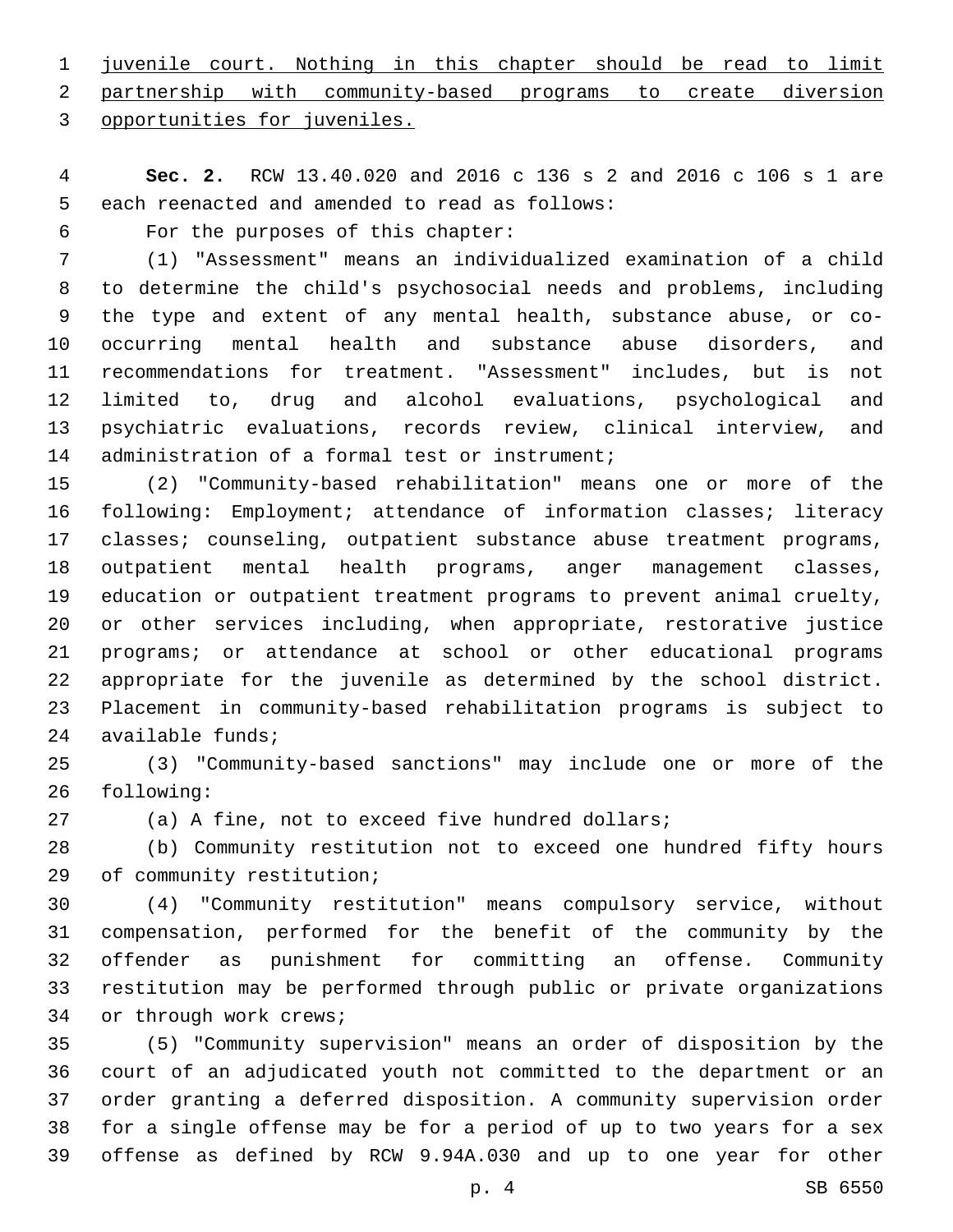offenses. As a mandatory condition of any term of community supervision, the court shall order the juvenile to refrain from committing new offenses. As a mandatory condition of community supervision, the court shall order the juvenile to comply with the mandatory school attendance provisions of chapter 28A.225 RCW and to inform the school of the existence of this requirement. Community supervision is an individualized program comprised of one or more of 8 the following:

9 (a) Community-based sanctions;

10 (b) Community-based rehabilitation;

11 (c) Monitoring and reporting requirements;

12 (d) Posting of a probation bond;

 (e) Residential treatment, where substance abuse, mental health, and/or co-occurring disorders have been identified in an assessment by a qualified mental health professional, psychologist, psychiatrist, or chemical dependency professional and a funded bed is available. If a child agrees to voluntary placement in a state-funded long-term evaluation and treatment facility, the case must follow the existing placement procedure including consideration of less restrictive treatment options and medical necessity.

 (i) A court may order residential treatment after consideration 22 and findings regarding whether:

(A) The referral is necessary to rehabilitate the child;

(B) The referral is necessary to protect the public or the child;

(C) The referral is in the child's best interest;

 (D) The child has been given the opportunity to engage in less 27 restrictive treatment and has been unable or unwilling to comply; and

 (E) Inpatient treatment is the least restrictive action consistent with the child's needs and circumstances.

 (ii) In any case where a court orders a child to inpatient treatment under this section, the court must hold a review hearing no later than sixty days after the youth begins inpatient treatment, and every thirty days thereafter, as long as the youth is in inpatient 34 treatment;

 (6) "Confinement" means physical custody by the department of social and health services in a facility operated by or pursuant to a contract with the state, or physical custody in a detention facility operated by or pursuant to a contract with any county. The county may operate or contract with vendors to operate county detention facilities. The department may operate or contract to operate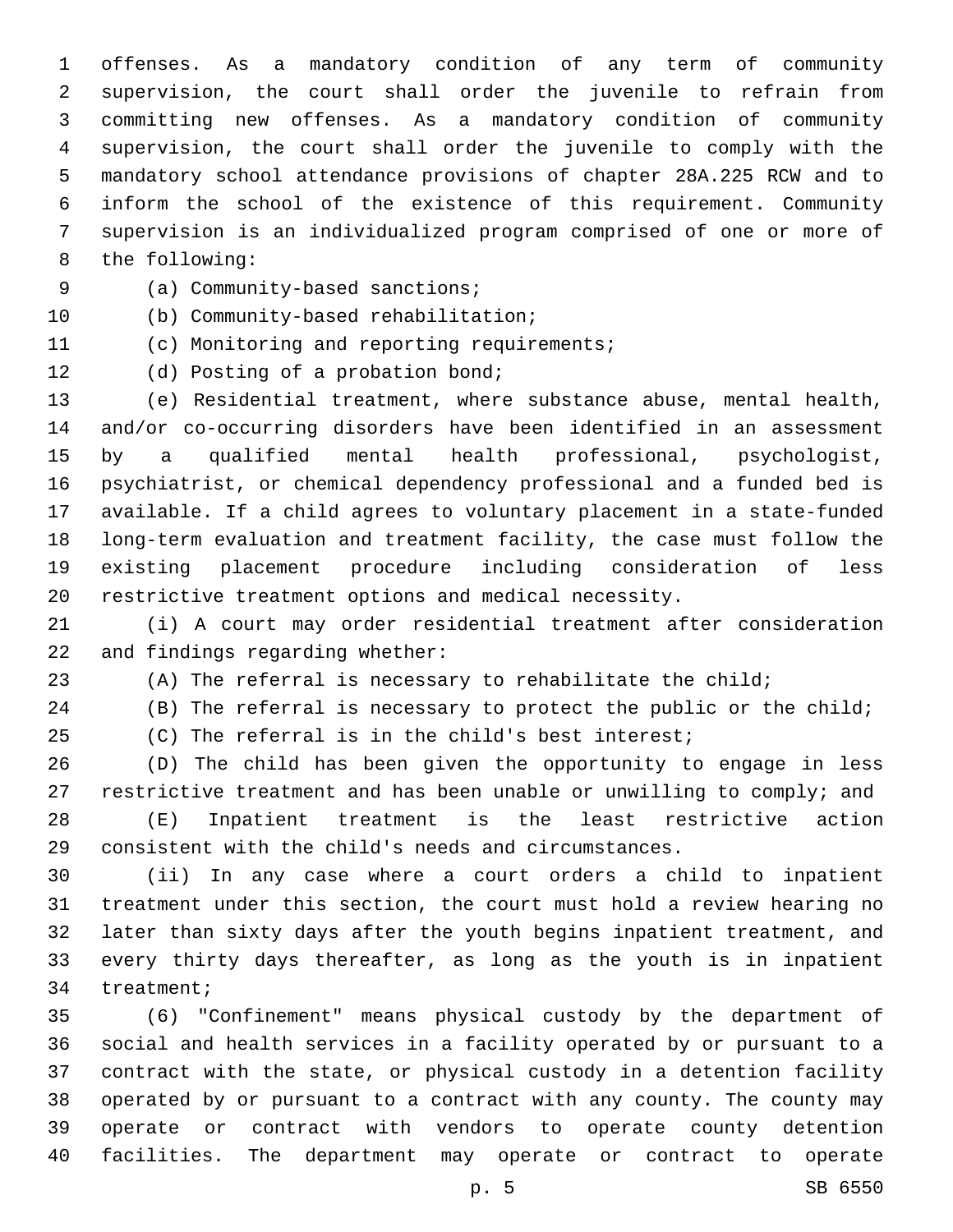detention facilities for juveniles committed to the department. Pretrial confinement or confinement of less than thirty-one days imposed as part of a disposition or modification order may be served consecutively or intermittently, in the discretion of the court;

 (7) "Court," when used without further qualification, means the 6 juvenile court judge(s) or commissioner(s);

 (8) "Criminal history" includes all criminal complaints against the respondent for which, prior to the commission of a current 9 offense:

 (a) The allegations were found correct by a court. If a respondent is convicted of two or more charges arising out of the same course of conduct, only the highest charge from among these shall count as an offense for the purposes of this chapter; or

 (b) The criminal complaint was diverted by a prosecutor pursuant to the provisions of this chapter on agreement of the respondent and after an advisement to the respondent that the criminal complaint would be considered as part of the respondent's criminal history. A successfully completed deferred adjudication that was entered before July 1, 1998, or a deferred disposition shall not be considered part 20 of the respondent's criminal history;

 (9) "Department" means the department of social and health 22 services;

 (10) "Detention facility" means a county facility, paid for by the county, for the physical confinement of a juvenile alleged to have committed an offense or an adjudicated offender subject to a disposition or modification order. "Detention facility" includes county group homes, inpatient substance abuse programs, juvenile 28 basic training camps, and electronic monitoring;

 (11) "Diversion unit" means any probation counselor who enters into a diversion agreement with an alleged youthful offender, or any other person, community accountability board, youth court under the 32 supervision of the juvenile court, or other entity ((except a law 33 enforcement official or entity,)) with whom the juvenile court administrator has contracted to arrange and supervise such agreements pursuant to RCW 13.40.080, or any person, community accountability board, or other entity specially funded by the legislature to arrange and supervise diversion agreements in accordance with the requirements of this chapter. For purposes of this subsection, "community accountability board" means a board comprised of members of the local community in which the juvenile offender resides. The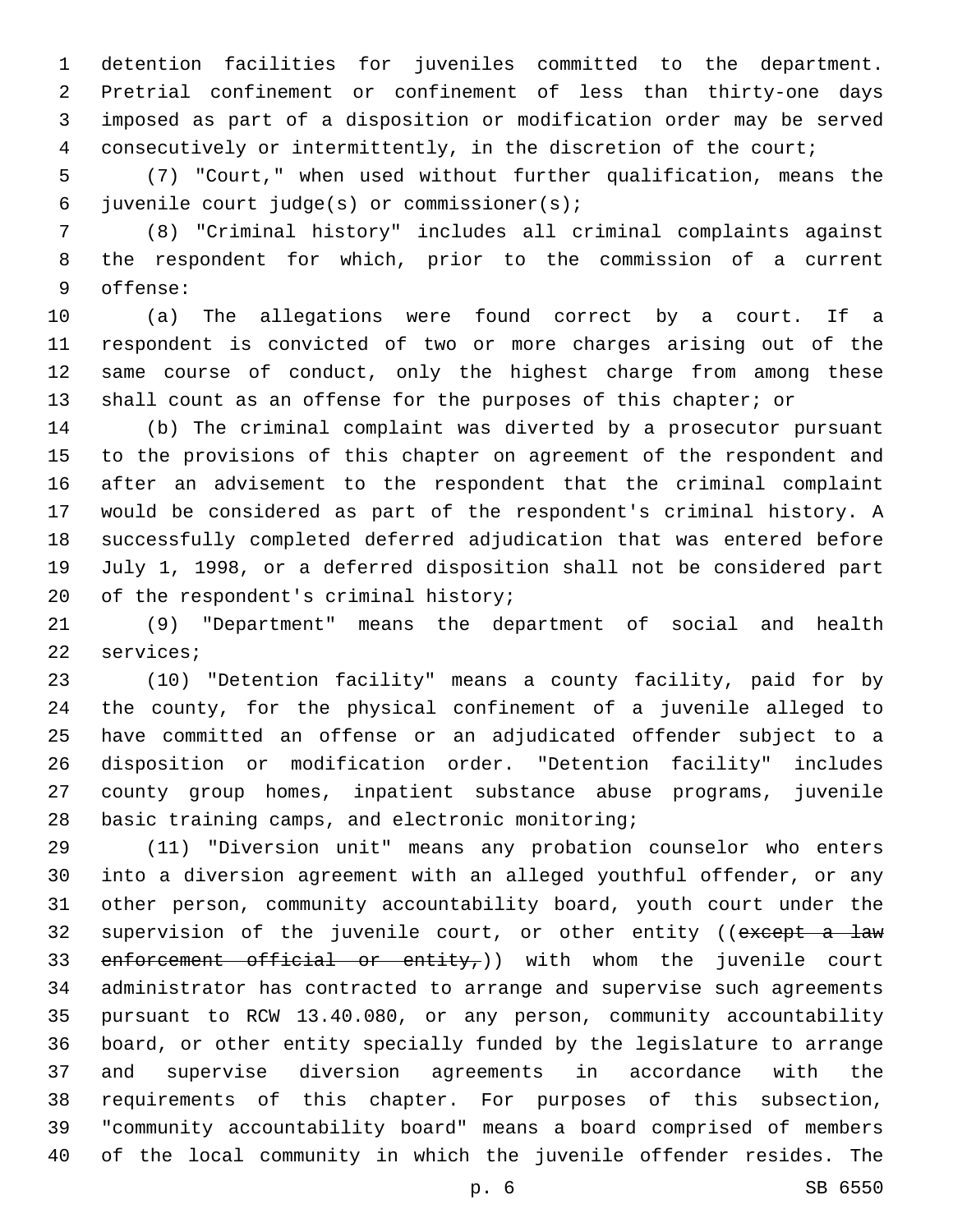superior court shall appoint the members. The boards shall consist of at least three and not more than seven members. If possible, the board should include a variety of representatives from the community, such as a law enforcement officer, teacher or school administrator, high school student, parent, and business owner, and should represent 6 the cultural diversity of the local community;

 (12) "Foster care" means temporary physical care in a foster family home or group care facility as defined in RCW 74.15.020 and 9 licensed by the department, or other legally authorized care;

 (13) "Institution" means a juvenile facility established pursuant 11 to chapters 72.05 and 72.16 through 72.20 RCW;

 (14) "Intensive supervision program" means a parole program that requires intensive supervision and monitoring, offers an array of individualized treatment and transitional services, and emphasizes community involvement and support in order to reduce the likelihood a 16 juvenile offender will commit further offenses;

 (15) "Juvenile," "youth," and "child" mean any individual who is under the chronological age of eighteen years and who has not been previously transferred to adult court pursuant to RCW 13.40.110, unless the individual was convicted of a lesser charge or acquitted of the charge for which he or she was previously transferred pursuant to RCW 13.40.110 or who is not otherwise under adult court 23 jurisdiction;

 (16) "Juvenile offender" means any juvenile who has been found by the juvenile court to have committed an offense, including a person eighteen years of age or older over whom jurisdiction has been 27 extended under RCW 13.40.300;

 (17) "Labor" means the period of time before a birth during which contractions are of sufficient frequency, intensity, and duration to bring about effacement and progressive dilation of the cervix;

 (18) "Local sanctions" means one or more of the following: (a) 0-30 days of confinement; (b) 0-12 months of community supervision; (c) 0-150 hours of community restitution; or (d) \$0-\$500 fine;

 (19) "Manifest injustice" means a disposition that would either impose an excessive penalty on the juvenile or would impose a serious, and clear danger to society in light of the purposes of this 37 chapter;

 (20) "Monitoring and reporting requirements" means one or more of the following: Curfews; requirements to remain at home, school, work, or court-ordered treatment programs during specified hours;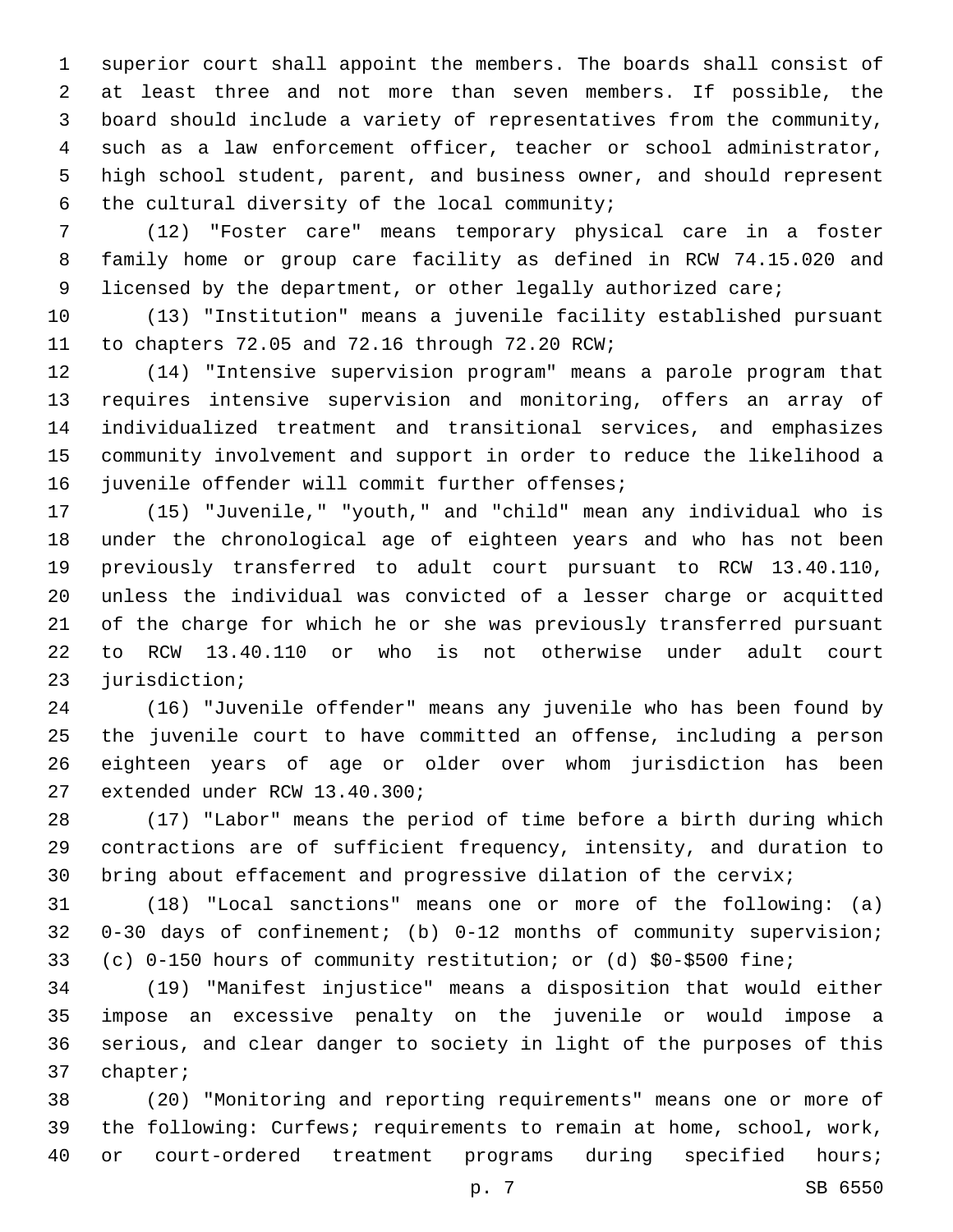restrictions from leaving or entering specified geographical areas; requirements to report to the probation officer as directed and to remain under the probation officer's supervision; and other conditions or limitations as the court may require which may not 5 include confinement;

 (21) "Offense" means an act designated a violation or a crime if committed by an adult under the law of this state, under any ordinance of any city or county of this state, under any federal law, or under the law of another state if the act occurred in that state;

 (22) "Physical restraint" means the use of any bodily force or physical intervention to control a juvenile offender or limit a juvenile offender's freedom of movement in a way that does not involve a mechanical restraint. Physical restraint does not include momentary periods of minimal physical restriction by direct person- to-person contact, without the aid of mechanical restraint, 16 accomplished with limited force and designed to:

 (a) Prevent a juvenile offender from completing an act that would result in potential bodily harm to self or others or damage property;

 (b) Remove a disruptive juvenile offender who is unwilling to 20 leave the area voluntarily; or

(c) Guide a juvenile offender from one location to another;

 (23) "Postpartum recovery" means (a) the entire period a woman or youth is in the hospital, birthing center, or clinic after giving birth and (b) an additional time period, if any, a treating physician determines is necessary for healing after the youth leaves the 26 hospital, birthing center, or clinic;

 (24) "Probation bond" means a bond, posted with sufficient security by a surety justified and approved by the court, to secure the offender's appearance at required court proceedings and compliance with court-ordered community supervision or conditions of release ordered pursuant to RCW 13.40.040 or 13.40.050. It also means a deposit of cash or posting of other collateral in lieu of a bond if 33 approved by the court;

 (25) "Respondent" means a juvenile who is alleged or proven to 35 have committed an offense;

 (26) "Restitution" means financial reimbursement by the offender to the victim, and shall be limited to easily ascertainable damages for injury to or loss of property, actual expenses incurred for medical treatment for physical injury to persons, lost wages resulting from physical injury, and costs of the victim's counseling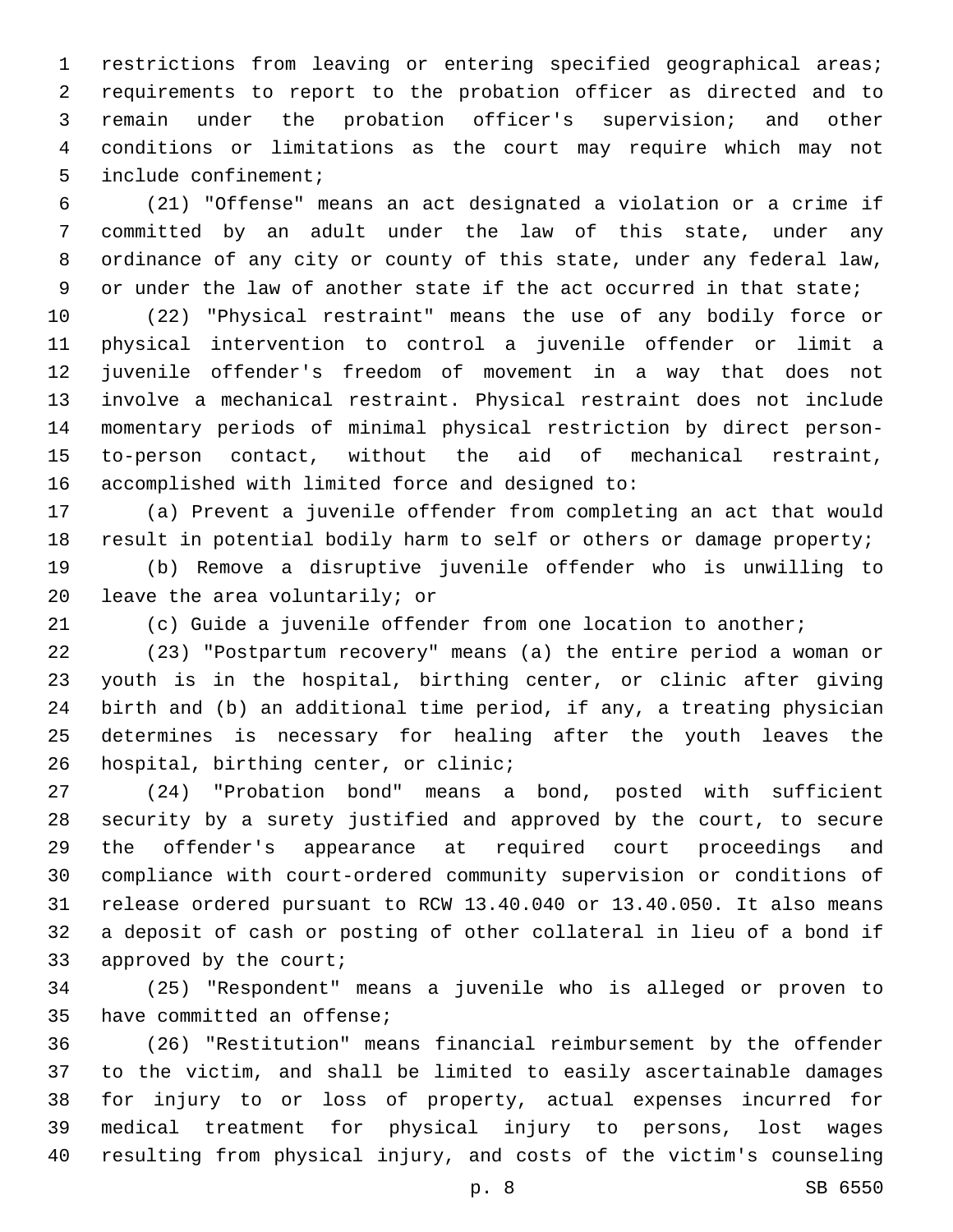reasonably related to the offense. Restitution shall not include reimbursement for damages for mental anguish, pain and suffering, or other intangible losses. Nothing in this chapter shall limit or replace civil remedies or defenses available to the victim or 5 offender;

 (27) "Restorative justice" means practices, policies, and programs informed by and sensitive to the needs of crime victims that are designed to encourage offenders to accept responsibility for repairing the harm caused by their offense by providing safe and supportive opportunities for voluntary participation and communication between the victim, the offender, their families, and 12 relevant community members;

 (28) "Restraints" means anything used to control the movement of 14 a person's body or limbs and includes:

15 (a) Physical restraint; or

 (b) Mechanical device including but not limited to: Metal handcuffs, plastic ties, ankle restraints, leather cuffs, other 18 hospital-type restraints, tasers, or batons;

 (29) "Screening" means a process that is designed to identify a child who is at risk of having mental health, substance abuse, or co- occurring mental health and substance abuse disorders that warrant immediate attention, intervention, or more comprehensive assessment. A screening may be undertaken with or without the administration of a 24 formal instrument;

 (30) "Secretary" means the secretary of the department of social and health services. "Assistant secretary" means the assistant 27 secretary for juvenile rehabilitation for the department;

 (31) "Services" means services which provide alternatives to incarceration for those juveniles who have pleaded or been adjudicated guilty of an offense or have signed a diversion agreement 31 pursuant to this chapter;

 (32) "Sex offense" means an offense defined as a sex offense in 33 RCW 9.94A.030;

 (33) "Sexual motivation" means that one of the purposes for which the respondent committed the offense was for the purpose of his or 36 her sexual gratification;

 (34) "Surety" means an entity licensed under state insurance laws or by the state department of licensing, to write corporate, property, or probation bonds within the state, and justified and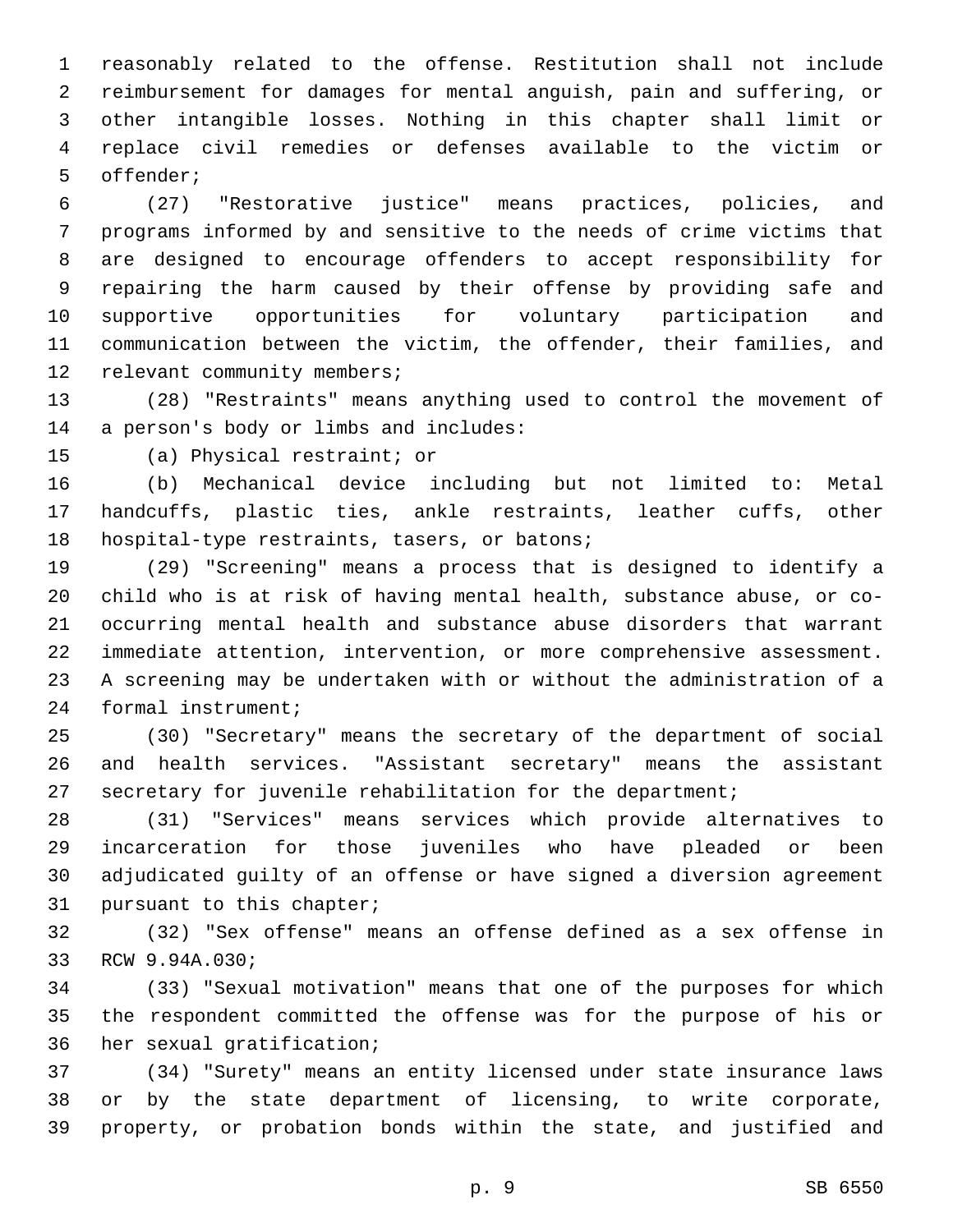approved by the superior court of the county having jurisdiction of 2 the case;

 (35) "Transportation" means the conveying, by any means, of an incarcerated pregnant youth from the institution or detention facility to another location from the moment she leaves the institution or detention facility to the time of arrival at the other location, and includes the escorting of the pregnant incarcerated youth from the institution or detention facility to a transport vehicle and from the vehicle to the other location;

 (36) "Violation" means an act or omission, which if committed by an adult, must be proven beyond a reasonable doubt, and is punishable 12 by sanctions which do not include incarceration;

 (37) "Violent offense" means a violent offense as defined in RCW 14 9.94A.030;

 (38) "Youth court" means a diversion unit under the supervision 16 of the juvenile court.

 **Sec. 3.** RCW 13.40.020 and 2017 3rd sp.s. c 6 s 605 are each 18 amended to read as follows:

19 For the purposes of this chapter:

 (1) "Assessment" means an individualized examination of a child to determine the child's psychosocial needs and problems, including the type and extent of any mental health, substance abuse, or co- occurring mental health and substance abuse disorders, and recommendations for treatment. "Assessment" includes, but is not limited to, drug and alcohol evaluations, psychological and psychiatric evaluations, records review, clinical interview, and 27 administration of a formal test or instrument;

 (2) "Community-based rehabilitation" means one or more of the following: Employment; attendance of information classes; literacy classes; counseling, outpatient substance abuse treatment programs, outpatient mental health programs, anger management classes, education or outpatient treatment programs to prevent animal cruelty, or other services including, when appropriate, restorative justice programs; or attendance at school or other educational programs appropriate for the juvenile as determined by the school district. Placement in community-based rehabilitation programs is subject to 37 available funds;

 (3) "Community-based sanctions" may include one or more of the 39 following: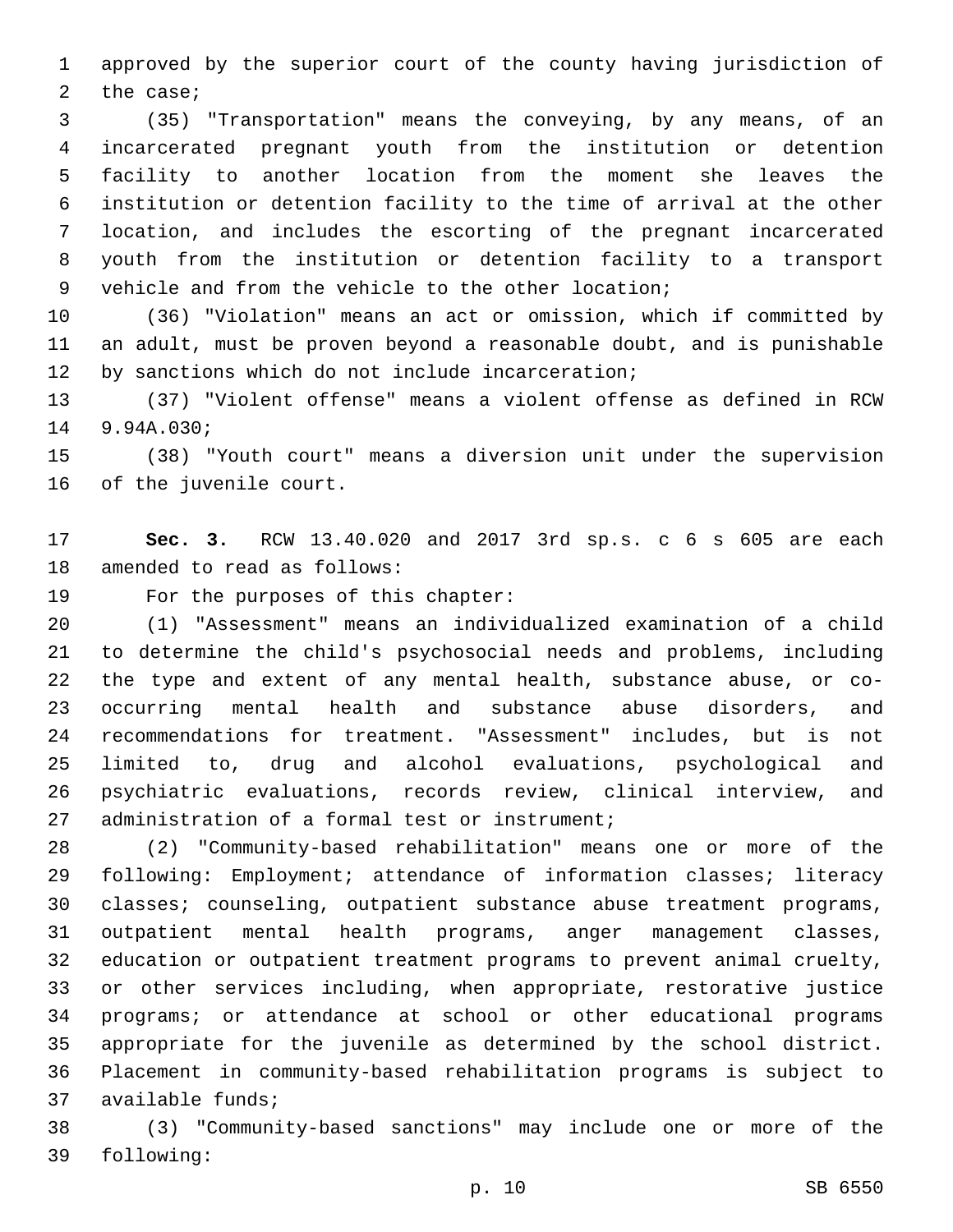- 
- (a) A fine, not to exceed five hundred dollars;

 (b) Community restitution not to exceed one hundred fifty hours 3 of community restitution;

 (4) "Community restitution" means compulsory service, without compensation, performed for the benefit of the community by the offender as punishment for committing an offense. Community restitution may be performed through public or private organizations 8 or through work crews;

 (5) "Community supervision" means an order of disposition by the court of an adjudicated youth not committed to the department or an order granting a deferred disposition. A community supervision order for a single offense may be for a period of up to two years for a sex offense as defined by RCW 9.94A.030 and up to one year for other offenses. As a mandatory condition of any term of community supervision, the court shall order the juvenile to refrain from committing new offenses. As a mandatory condition of community supervision, the court shall order the juvenile to comply with the mandatory school attendance provisions of chapter 28A.225 RCW and to inform the school of the existence of this requirement. Community supervision is an individualized program comprised of one or more of 21 the following:

22 (a) Community-based sanctions;

(b) Community-based rehabilitation;23

24 (c) Monitoring and reporting requirements;

25 (d) Posting of a probation bond;

 (e) Residential treatment, where substance abuse, mental health, and/or co-occurring disorders have been identified in an assessment by a qualified mental health professional, psychologist, psychiatrist, or chemical dependency professional and a funded bed is available. If a child agrees to voluntary placement in a state-funded long-term evaluation and treatment facility, the case must follow the existing placement procedure including consideration of less restrictive treatment options and medical necessity.

 (i) A court may order residential treatment after consideration 35 and findings regarding whether:

(A) The referral is necessary to rehabilitate the child;

(B) The referral is necessary to protect the public or the child;

(C) The referral is in the child's best interest;

 (D) The child has been given the opportunity to engage in less 40 restrictive treatment and has been unable or unwilling to comply; and

p. 11 SB 6550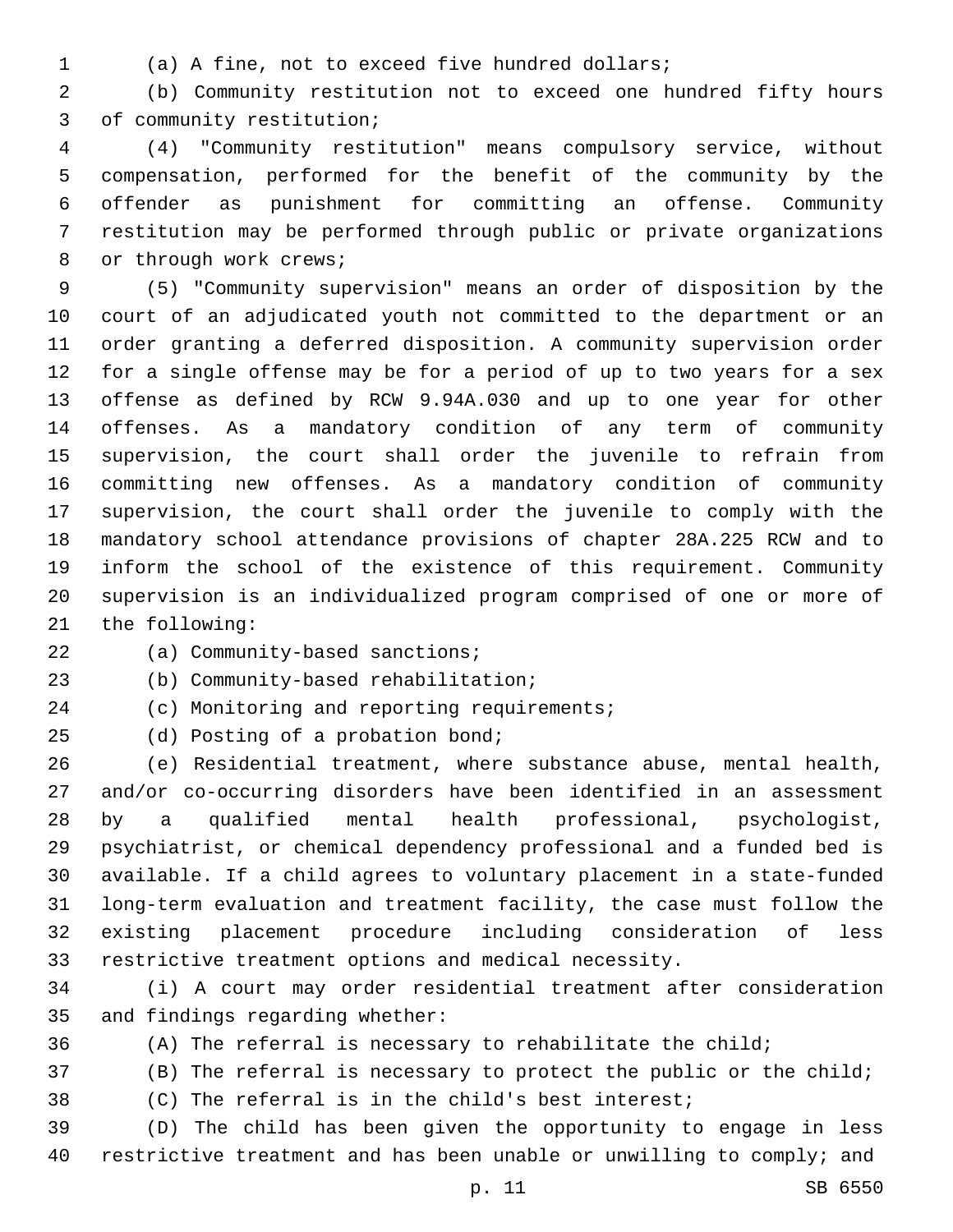(E) Inpatient treatment is the least restrictive action consistent with the child's needs and circumstances.

 (ii) In any case where a court orders a child to inpatient treatment under this section, the court must hold a review hearing no later than sixty days after the youth begins inpatient treatment, and every thirty days thereafter, as long as the youth is in inpatient 7 treatment;

 (6) "Confinement" means physical custody by the department of children, youth, and families in a facility operated by or pursuant to a contract with the state, or physical custody in a detention facility operated by or pursuant to a contract with any county. The county may operate or contract with vendors to operate county detention facilities. The department may operate or contract to operate detention facilities for juveniles committed to the department. Pretrial confinement or confinement of less than thirty- one days imposed as part of a disposition or modification order may be served consecutively or intermittently, in the discretion of the 18 court;

 (7) "Court," when used without further qualification, means the 20 juvenile court judge(s) or commissioner(s);

 (8) "Criminal history" includes all criminal complaints against the respondent for which, prior to the commission of a current 23 offense:

 (a) The allegations were found correct by a court. If a respondent is convicted of two or more charges arising out of the same course of conduct, only the highest charge from among these shall count as an offense for the purposes of this chapter; or

 (b) The criminal complaint was diverted by a prosecutor pursuant to the provisions of this chapter on agreement of the respondent and after an advisement to the respondent that the criminal complaint would be considered as part of the respondent's criminal history. A successfully completed deferred adjudication that was entered before July 1, 1998, or a deferred disposition shall not be considered part 34 of the respondent's criminal history;

 (9) "Department" means the department of children, youth, and 36 families;

 (10) "Detention facility" means a county facility, paid for by the county, for the physical confinement of a juvenile alleged to have committed an offense or an adjudicated offender subject to a disposition or modification order. "Detention facility" includes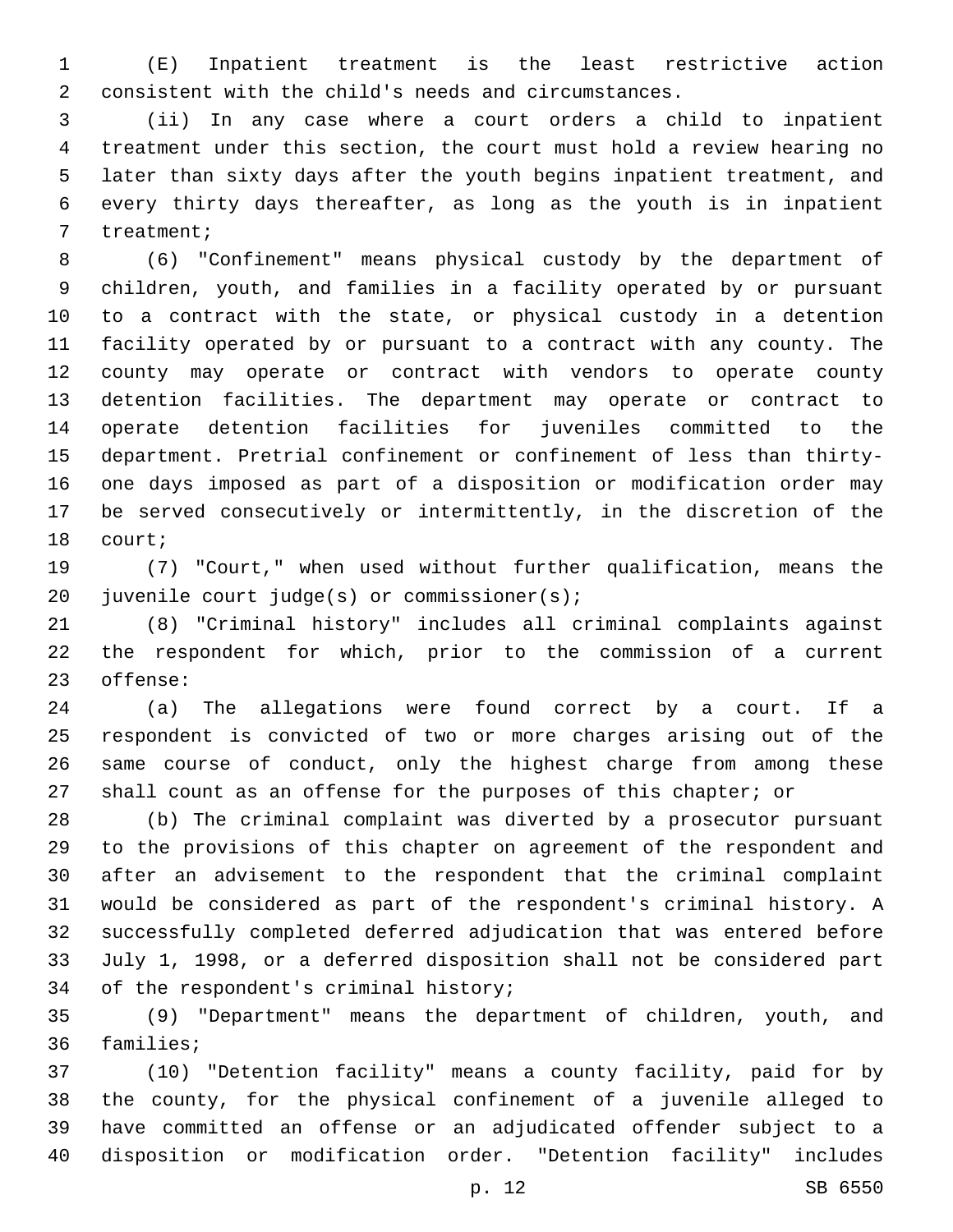county group homes, inpatient substance abuse programs, juvenile 2 basic training camps, and electronic monitoring;

 (11) "Diversion unit" means any probation counselor who enters into a diversion agreement with an alleged youthful offender, or any other person, community accountability board, youth court under the 6 supervision of the juvenile court, or other entity ((except a law enforcement official or entity,)) with whom the juvenile court administrator has contracted to arrange and supervise such agreements pursuant to RCW 13.40.080, or any person, community accountability board, or other entity specially funded by the legislature to arrange and supervise diversion agreements in accordance with the requirements of this chapter. For purposes of this subsection, "community accountability board" means a board comprised of members of the local community in which the juvenile offender resides. The superior court shall appoint the members. The boards shall consist of at least three and not more than seven members. If possible, the board should include a variety of representatives from the community, such as a law enforcement officer, teacher or school administrator, high school student, parent, and business owner, and should represent 20 the cultural diversity of the local community;

 (12) "Foster care" means temporary physical care in a foster family home or group care facility as defined in RCW 74.15.020 and licensed by the department, or other legally authorized care;

 (13) "Institution" means a juvenile facility established pursuant 25 to chapters 72.05 and 72.16 through 72.20 RCW;

 (14) "Intensive supervision program" means a parole program that requires intensive supervision and monitoring, offers an array of individualized treatment and transitional services, and emphasizes community involvement and support in order to reduce the likelihood a 30 juvenile offender will commit further offenses;

 (15) "Juvenile," "youth," and "child" mean any individual who is under the chronological age of eighteen years and who has not been previously transferred to adult court pursuant to RCW 13.40.110, unless the individual was convicted of a lesser charge or acquitted of the charge for which he or she was previously transferred pursuant to RCW 13.40.110 or who is not otherwise under adult court 37 jurisdiction;

 (16) "Juvenile offender" means any juvenile who has been found by the juvenile court to have committed an offense, including a person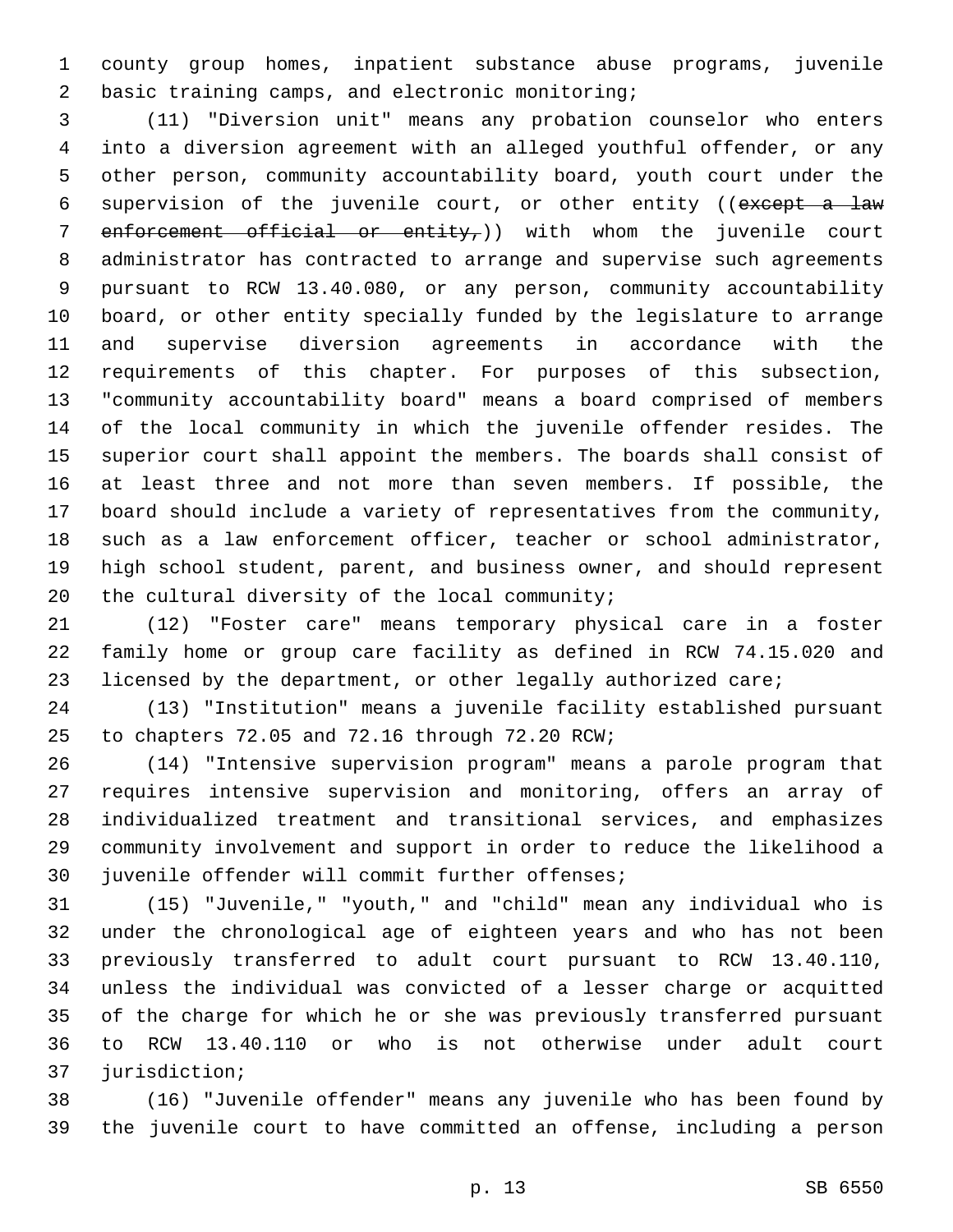eighteen years of age or older over whom jurisdiction has been 2 extended under RCW 13.40.300;

 (17) "Labor" means the period of time before a birth during which contractions are of sufficient frequency, intensity, and duration to bring about effacement and progressive dilation of the cervix;

 (18) "Local sanctions" means one or more of the following: (a) 0-30 days of confinement; (b) 0-12 months of community supervision; 8 (c) 0-150 hours of community restitution; or (d) \$0-\$500 fine;

 (19) "Manifest injustice" means a disposition that would either impose an excessive penalty on the juvenile or would impose a serious, and clear danger to society in light of the purposes of this 12 chapter;

 (20) "Monitoring and reporting requirements" means one or more of the following: Curfews; requirements to remain at home, school, work, or court-ordered treatment programs during specified hours; restrictions from leaving or entering specified geographical areas; requirements to report to the probation officer as directed and to remain under the probation officer's supervision; and other conditions or limitations as the court may require which may not 20 include confinement;

 (21) "Offense" means an act designated a violation or a crime if committed by an adult under the law of this state, under any ordinance of any city or county of this state, under any federal law, 24 or under the law of another state if the act occurred in that state;

 (22) "Physical restraint" means the use of any bodily force or physical intervention to control a juvenile offender or limit a juvenile offender's freedom of movement in a way that does not involve a mechanical restraint. Physical restraint does not include momentary periods of minimal physical restriction by direct person- to-person contact, without the aid of mechanical restraint, 31 accomplished with limited force and designed to:

 (a) Prevent a juvenile offender from completing an act that would result in potential bodily harm to self or others or damage property;

 (b) Remove a disruptive juvenile offender who is unwilling to 35 leave the area voluntarily; or

(c) Guide a juvenile offender from one location to another;

 (23) "Postpartum recovery" means (a) the entire period a woman or youth is in the hospital, birthing center, or clinic after giving birth and (b) an additional time period, if any, a treating physician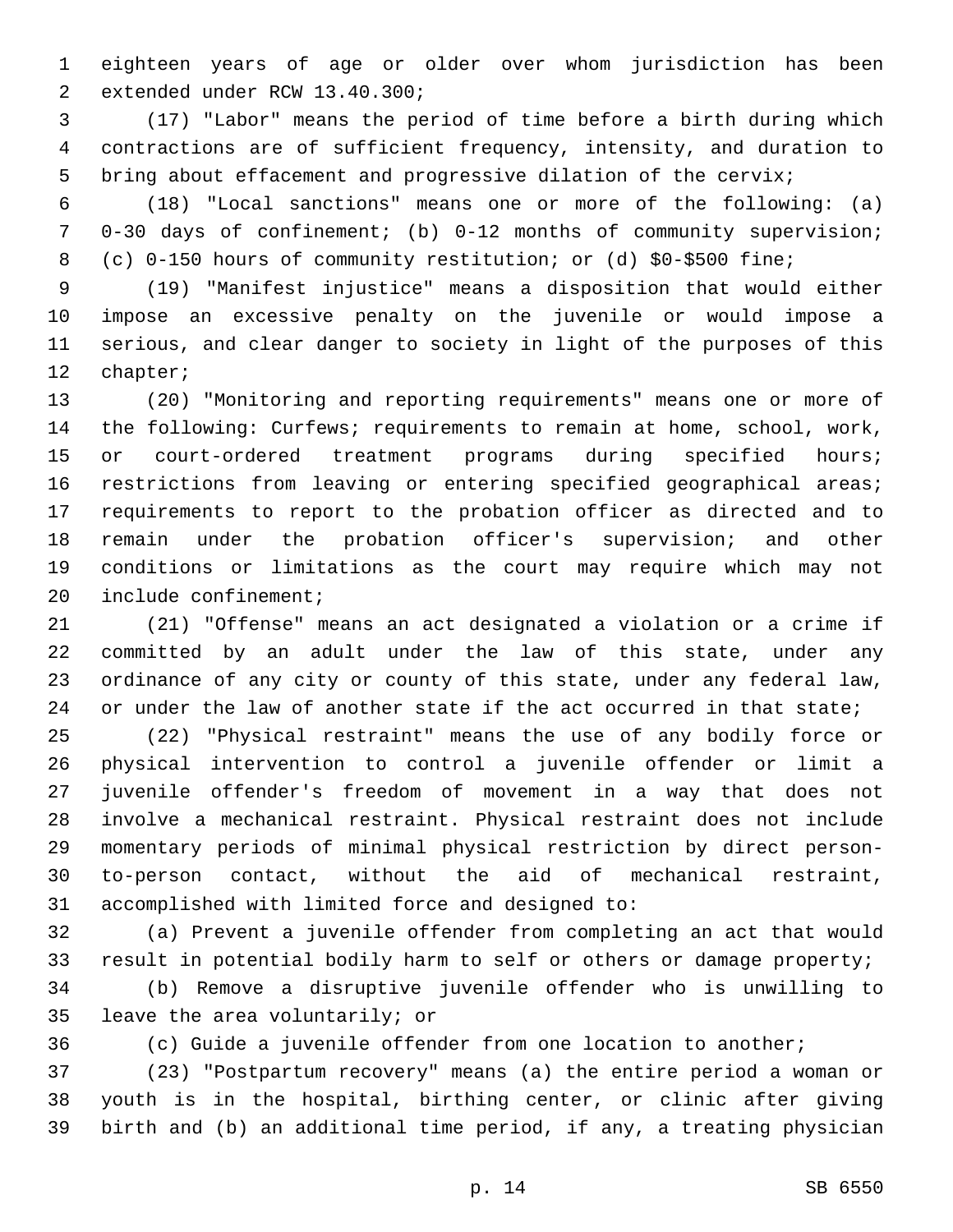determines is necessary for healing after the youth leaves the 2 hospital, birthing center, or clinic;

 (24) "Probation bond" means a bond, posted with sufficient security by a surety justified and approved by the court, to secure the offender's appearance at required court proceedings and compliance with court-ordered community supervision or conditions of release ordered pursuant to RCW 13.40.040 or 13.40.050. It also means a deposit of cash or posting of other collateral in lieu of a bond if 9 approved by the court;

 (25) "Respondent" means a juvenile who is alleged or proven to 11 have committed an offense;

 (26) "Restitution" means financial reimbursement by the offender to the victim, and shall be limited to easily ascertainable damages for injury to or loss of property, actual expenses incurred for medical treatment for physical injury to persons, lost wages resulting from physical injury, and costs of the victim's counseling reasonably related to the offense. Restitution shall not include reimbursement for damages for mental anguish, pain and suffering, or other intangible losses. Nothing in this chapter shall limit or replace civil remedies or defenses available to the victim or 21 offender;

 (27) "Restorative justice" means practices, policies, and programs informed by and sensitive to the needs of crime victims that are designed to encourage offenders to accept responsibility for repairing the harm caused by their offense by providing safe and supportive opportunities for voluntary participation and communication between the victim, the offender, their families, and 28 relevant community members;

 (28) "Restraints" means anything used to control the movement of 30 a person's body or limbs and includes:

31 (a) Physical restraint; or

 (b) Mechanical device including but not limited to: Metal handcuffs, plastic ties, ankle restraints, leather cuffs, other 34 hospital-type restraints, tasers, or batons;

 (29) "Screening" means a process that is designed to identify a child who is at risk of having mental health, substance abuse, or co- occurring mental health and substance abuse disorders that warrant immediate attention, intervention, or more comprehensive assessment. A screening may be undertaken with or without the administration of a 40 formal instrument;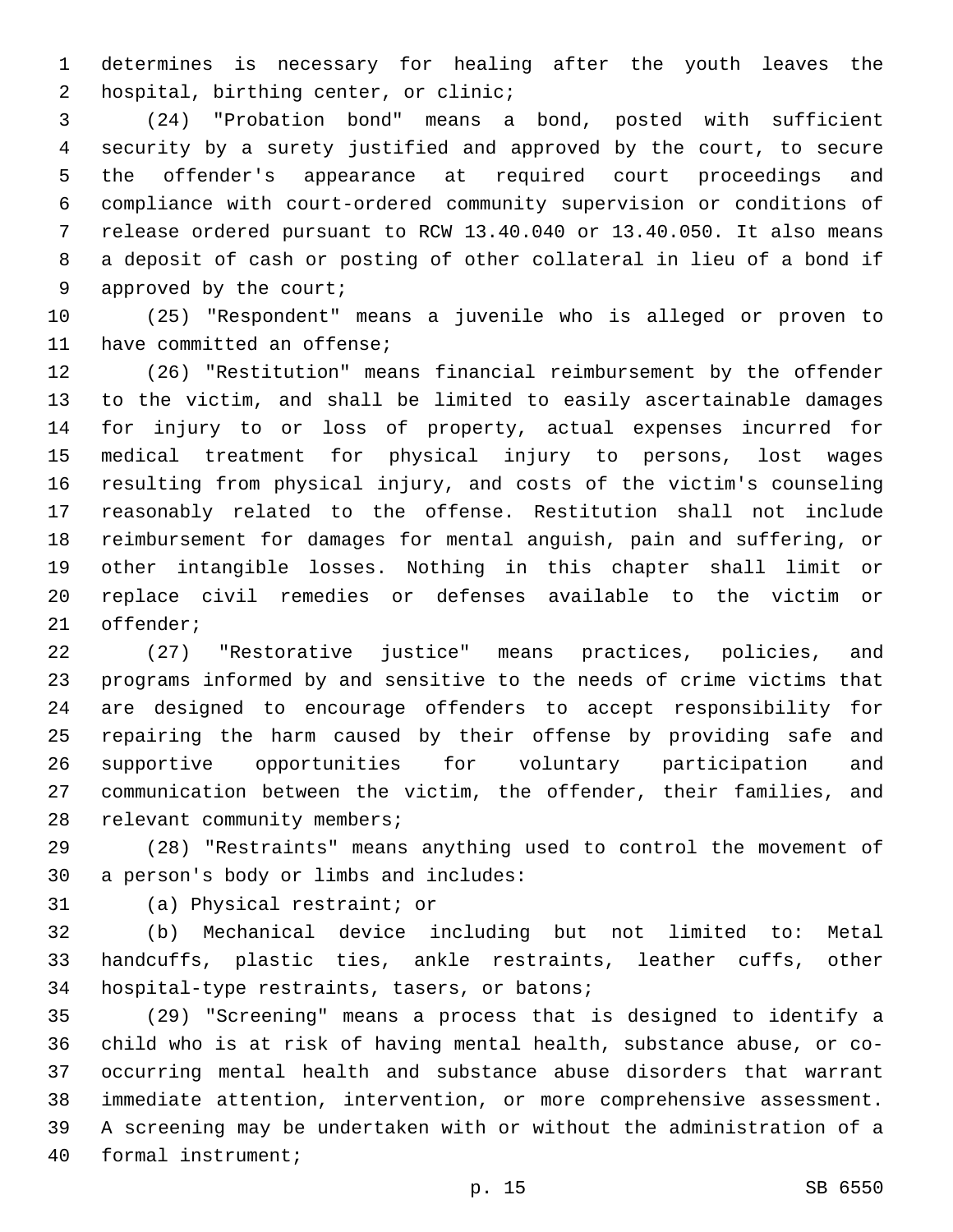(30) "Secretary" means the secretary of the department;

 (31) "Services" means services which provide alternatives to incarceration for those juveniles who have pleaded or been adjudicated guilty of an offense or have signed a diversion agreement 5 pursuant to this chapter;

 (32) "Sex offense" means an offense defined as a sex offense in 7 RCW 9.94A.030;

 (33) "Sexual motivation" means that one of the purposes for which the respondent committed the offense was for the purpose of his or 10 her sexual gratification;

 (34) "Surety" means an entity licensed under state insurance laws or by the state department of licensing, to write corporate, property, or probation bonds within the state, and justified and approved by the superior court of the county having jurisdiction of the case;

 (35) "Transportation" means the conveying, by any means, of an incarcerated pregnant youth from the institution or detention facility to another location from the moment she leaves the institution or detention facility to the time of arrival at the other location, and includes the escorting of the pregnant incarcerated youth from the institution or detention facility to a transport vehicle and from the vehicle to the other location;

 (36) "Violation" means an act or omission, which if committed by an adult, must be proven beyond a reasonable doubt, and is punishable 25 by sanctions which do not include incarceration;

 (37) "Violent offense" means a violent offense as defined in RCW 9.94A.030;27

 (38) "Youth court" means a diversion unit under the supervision 29 of the juvenile court.

 **Sec. 4.** RCW 13.40.080 and 2015 c 265 s 25 are each amended to 31 read as follows:

 (1) A diversion agreement shall be a contract between a juvenile accused of an offense and a diversion unit whereby the juvenile agrees to fulfill certain conditions in lieu of prosecution. Such agreements may be entered into only after the prosecutor, or probation counselor pursuant to this chapter, has determined that probable cause exists to believe that a crime has been committed and that the juvenile committed it. Such agreements shall be entered into 39 as expeditiously as possible.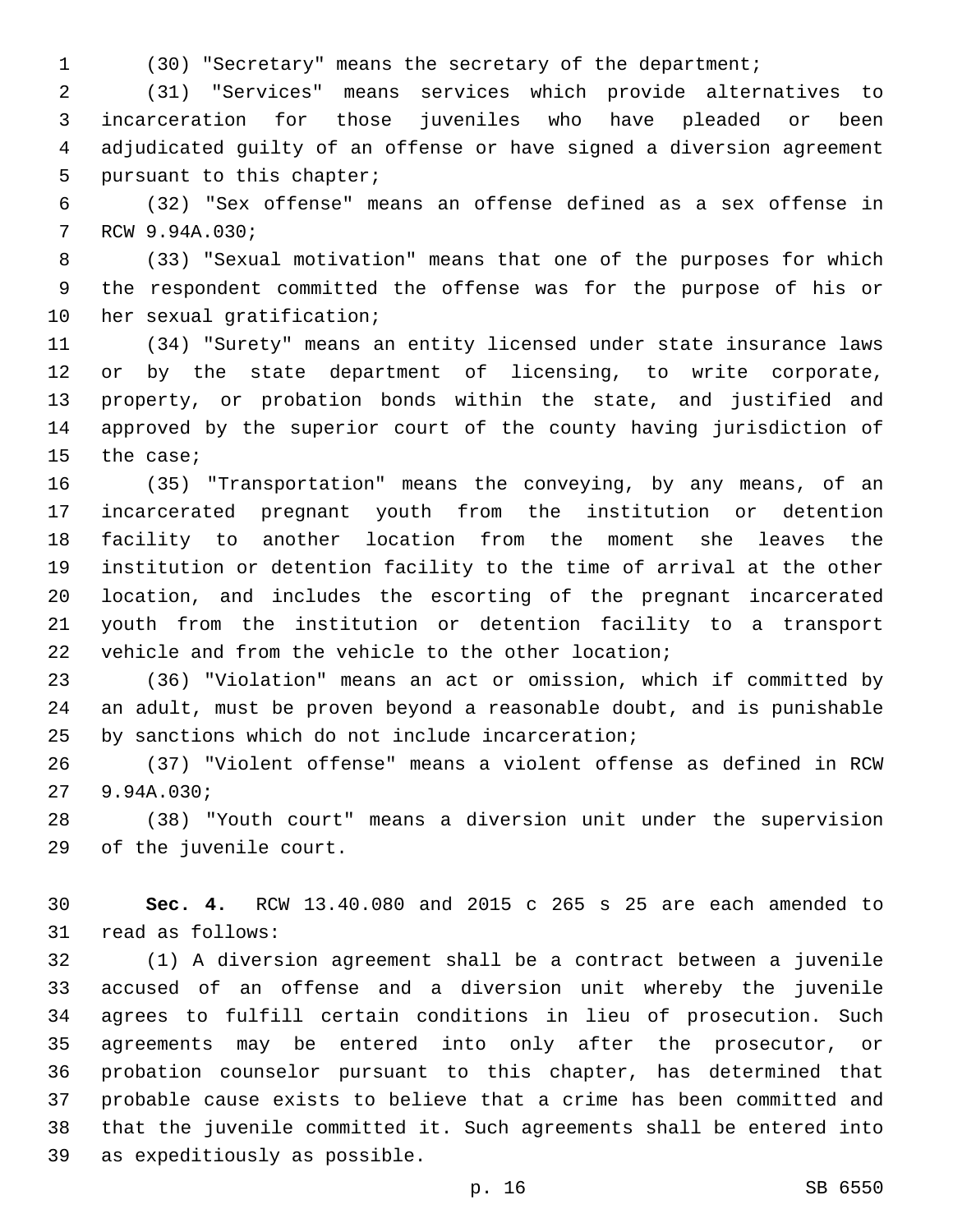(2) A diversion agreement shall be limited to one or more of the 2 following:

 (a) Community restitution not to exceed one hundred fifty hours, not to be performed during school hours if the juvenile is attending 5 school;

 (b) Restitution limited to the amount of actual loss incurred by any victim, excluding restitution owed to any insurance provider 8 under Title 48 RCW;

 (c) Attendance at up to ten hours of counseling and/or up to 10 twenty hours of positive youth development, educational or informational sessions at a community agency. The educational or informational sessions may include sessions relating to respect for self, others, and authority; victim awareness; accountability; self-14 worth; responsibility; work ethics; good citizenship; literacy; and life skills. If an assessment identifies mental health or chemical dependency needs, a youth may access up to thirty hours of counseling. The counseling sessions may include services demonstrated to improve behavioral health and reduce recidivism. For purposes of this section, "community agency" may also mean a community-based nonprofit organization, a physician, a counselor, a school, or a treatment provider, if approved by the diversion unit. The state shall not be liable for costs resulting from the diversion unit exercising the option to permit diversion agreements to mandate attendance at up to thirty hours of counseling and/or up to twenty 25 hours of educational or informational sessions;

 (d) Requirements to remain during specified hours at home, school, or work, and restrictions on leaving or entering specified 28 geographical areas; and

 (e) Upon request of any victim or witness, requirements to refrain from any contact with victims or witnesses of offenses 31 committed by the juvenile.

 (3) Notwithstanding the provisions of subsection (2) of this section, youth courts are not limited to the conditions imposed by subsection (2) of this section in imposing sanctions on juveniles 35 pursuant to RCW 13.40.630.

 (4) In assessing periods of community restitution to be performed and restitution to be paid by a juvenile who has entered into a diversion agreement, the court officer to whom this task is assigned shall consult with the juvenile's custodial parent or parents or guardian. To the extent possible, the court officer shall advise the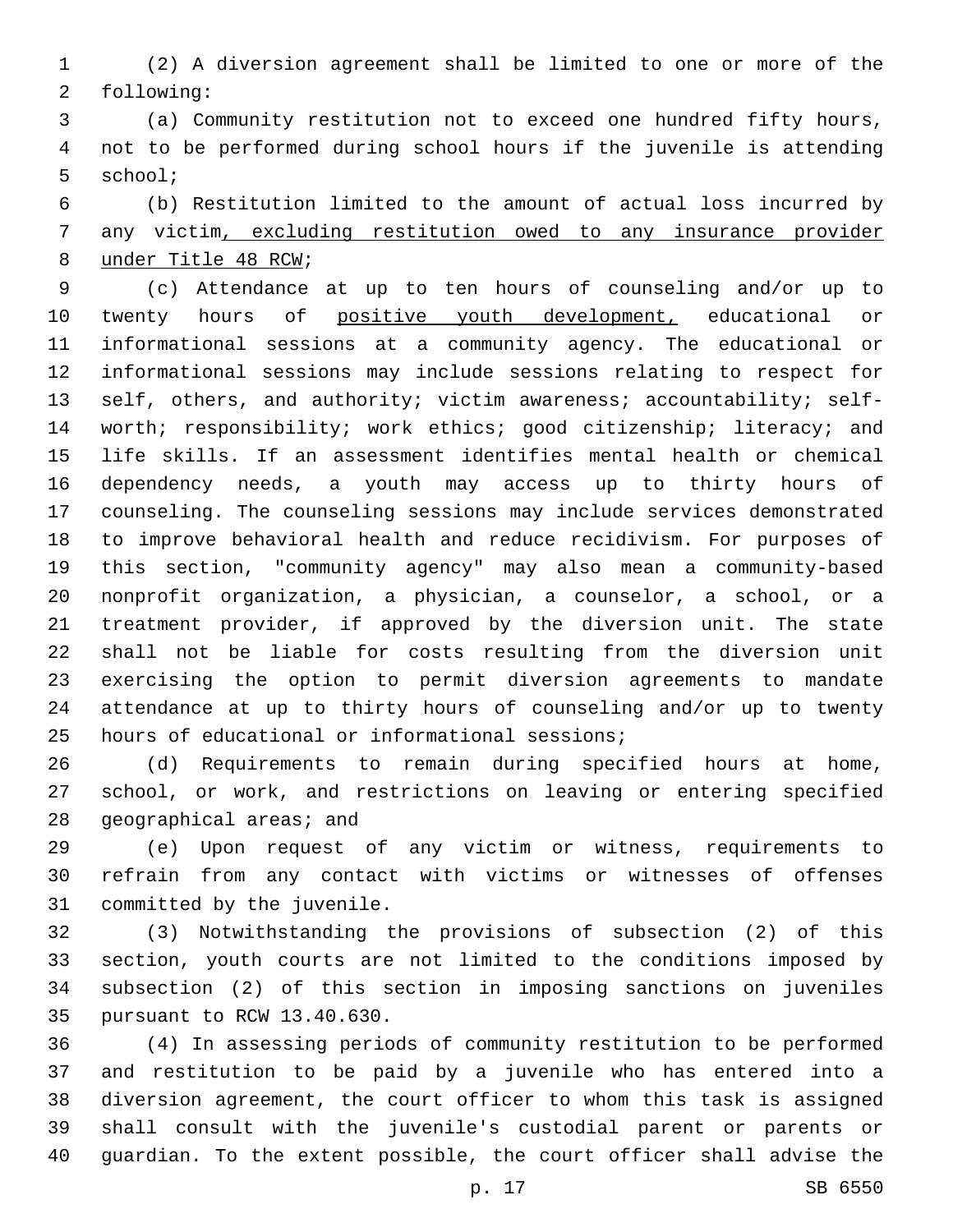victims of the juvenile offender of the diversion process, offer victim impact letter forms and restitution claim forms, and involve 3 members of the community. Such members of the community ((shall)) may meet with the juvenile and may advise the court officer as to the 5 terms of the diversion agreement and (( $\frac{1}{3}$ ) may supervise the juvenile in carrying out its terms.6

 (5)(a) A diversion agreement may not exceed a period of six months and may include a period extending beyond the eighteenth 9 birthday of the divertee.

 (b) If additional time is necessary for the juvenile to complete restitution to a victim, the time period limitations of this subsection may be extended by an additional six months.

 (c) If the juvenile has not paid the full amount of restitution by the end of the additional six-month period, then the juvenile shall be referred to the juvenile court for entry of a civil order establishing the amount of restitution still owed to the victim. In this order, the court shall also determine the terms and conditions of the restitution, including a payment plan extending up to ten years if the court determines that the juvenile does not have the means to make full restitution over a shorter period. For the purposes of this subsection (5)(c), the juvenile shall remain under the court's jurisdiction for a maximum term of ten years after the juvenile's eighteenth birthday. Prior to the expiration of the initial ten-year period, the juvenile court may extend the judgment for restitution an additional ten years. The court may relieve the juvenile of the requirement to pay full or partial restitution if the juvenile reasonably satisfies the court that he or she does not have the means to make full or partial restitution and could not reasonably acquire the means to pay the restitution over a ten-year period. If the court relieves the juvenile of the requirement to pay full or partial restitution, the court may order an amount of community restitution that the court deems appropriate. The county clerk shall make disbursements to victims named in the order. The restitution to victims named in the order shall be paid prior to any payment for other penalties or monetary assessments. A juvenile under obligation to pay restitution may petition the court for modification 37 of the restitution order.

 (6) The juvenile shall retain the right to be referred to the court at any time prior to the signing of the diversion agreement.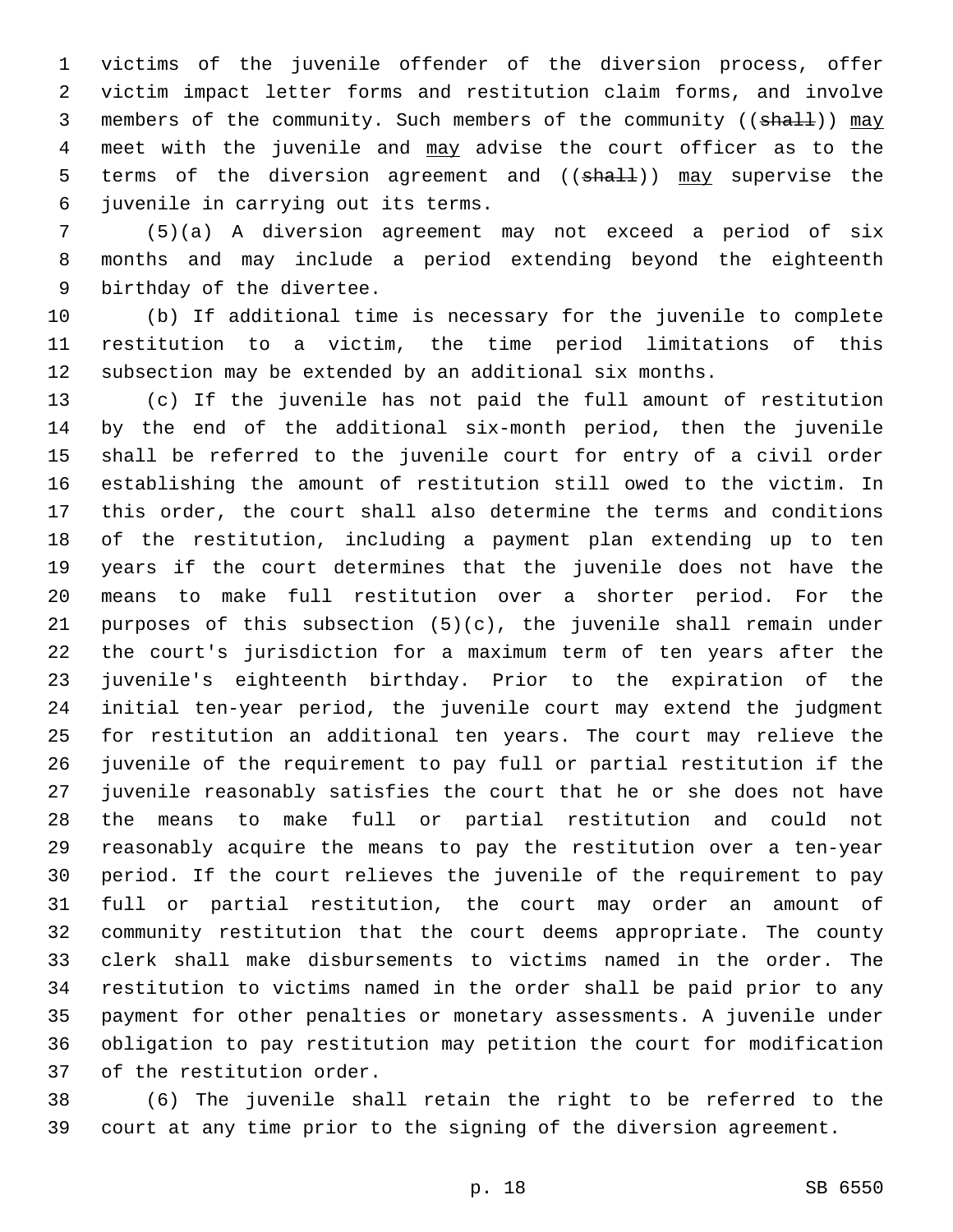(7) Divertees and potential divertees shall be afforded due process in all contacts with a diversion unit regardless of whether the juveniles are accepted for diversion or whether the diversion program is successfully completed. Such due process shall include, 5 but not be limited to, the following:

 (a) A written diversion agreement shall be executed stating all 7 conditions in clearly understandable language;

 (b) Violation of the terms of the agreement shall be the only 9 qrounds for termination;

 (c) No divertee may be terminated from a diversion program without being given a court hearing, which hearing shall be preceded by:

 (i) Written notice of alleged violations of the conditions of the 14 diversion program; and

 (ii) Disclosure of all evidence to be offered against the 16 divertee;

 (d) The hearing shall be conducted by the juvenile court and 18 shall include:

(i) Opportunity to be heard in person and to present evidence;

 (ii) The right to confront and cross-examine all adverse 21 witnesses;

 (iii) A written statement by the court as to the evidence relied on and the reasons for termination, should that be the decision; and (iv) Demonstration by evidence that the divertee has substantially violated the terms of his or her diversion agreement;

 (e) The prosecutor may file an information on the offense for 27 which the divertee was diverted:

 (i) In juvenile court if the divertee is under eighteen years of 29 age; or

 (ii) In superior court or the appropriate court of limited jurisdiction if the divertee is eighteen years of age or older.

 (8) The diversion unit shall, subject to available funds, be responsible for providing interpreters when juveniles need interpreters to effectively communicate during diversion unit 35 hearings or negotiations.

 (9) The diversion unit shall be responsible for advising a divertee of his or her rights as provided in this chapter.

 (10) The diversion unit may refer a juvenile to a restorative justice program, community-based counseling, or treatment programs.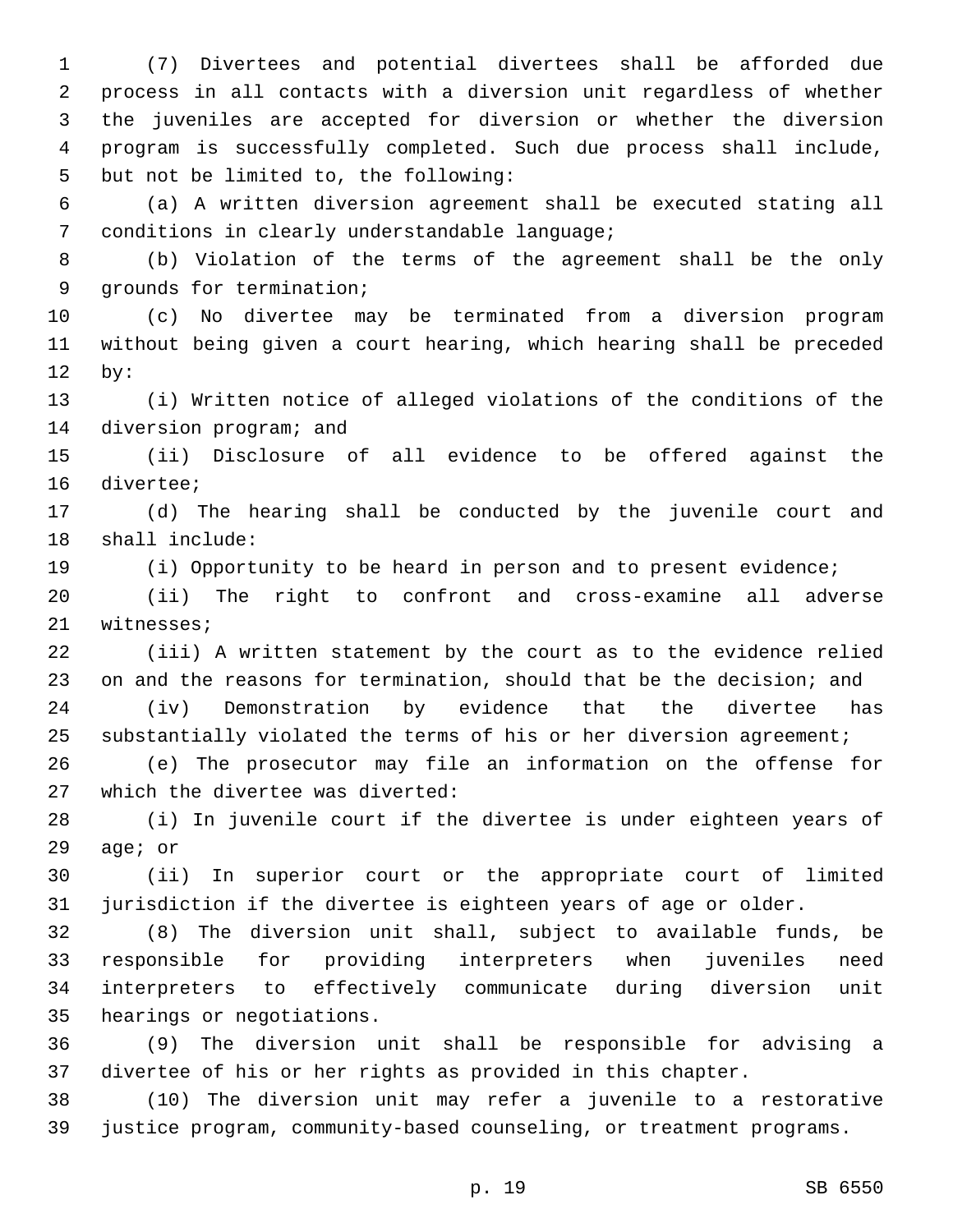(11) The right to counsel shall inure prior to the initial interview for purposes of advising the juvenile as to whether he or she desires to participate in the diversion process or to appear in the juvenile court. The juvenile may be represented by counsel at any critical stage of the diversion process, including intake interviews and termination hearings. The juvenile shall be fully advised at the intake of his or her right to an attorney and of the relevant services an attorney can provide. For the purpose of this section, intake interviews mean all interviews regarding the diversion 10 agreement process.

 The juvenile shall be advised that a diversion agreement shall constitute a part of the juvenile's criminal history as defined by RCW 13.40.020(8). A signed acknowledgment of such advisement shall be obtained from the juvenile, and the document shall be maintained by the diversion unit together with the diversion agreement, and a copy of both documents shall be delivered to the prosecutor if requested by the prosecutor. The supreme court shall promulgate rules setting forth the content of such advisement in simple language.

 (12) When a juvenile enters into a diversion agreement, the juvenile court may receive only the following information for 21 dispositional purposes:

22 (a) The fact that a charge or charges were made;

(b) The fact that a diversion agreement was entered into;

(c) The juvenile's obligations under such agreement;

 (d) Whether the alleged offender performed his or her obligations under such agreement; and

27 (e) The facts of the alleged offense.

 (13) A diversion unit may refuse to enter into a diversion agreement with a juvenile. When a diversion unit refuses to enter a diversion agreement with a juvenile, it shall immediately refer such juvenile to the court for action and shall forward to the court the criminal complaint and a detailed statement of its reasons for refusing to enter into a diversion agreement. The diversion unit shall also immediately refer the case to the prosecuting attorney for action if such juvenile violates the terms of the diversion 36 agreement.

 (14) A diversion unit may, in instances where it determines that the act or omission of an act for which a juvenile has been referred to it involved no victim, or where it determines that the juvenile referred to it has no prior criminal history and is alleged to have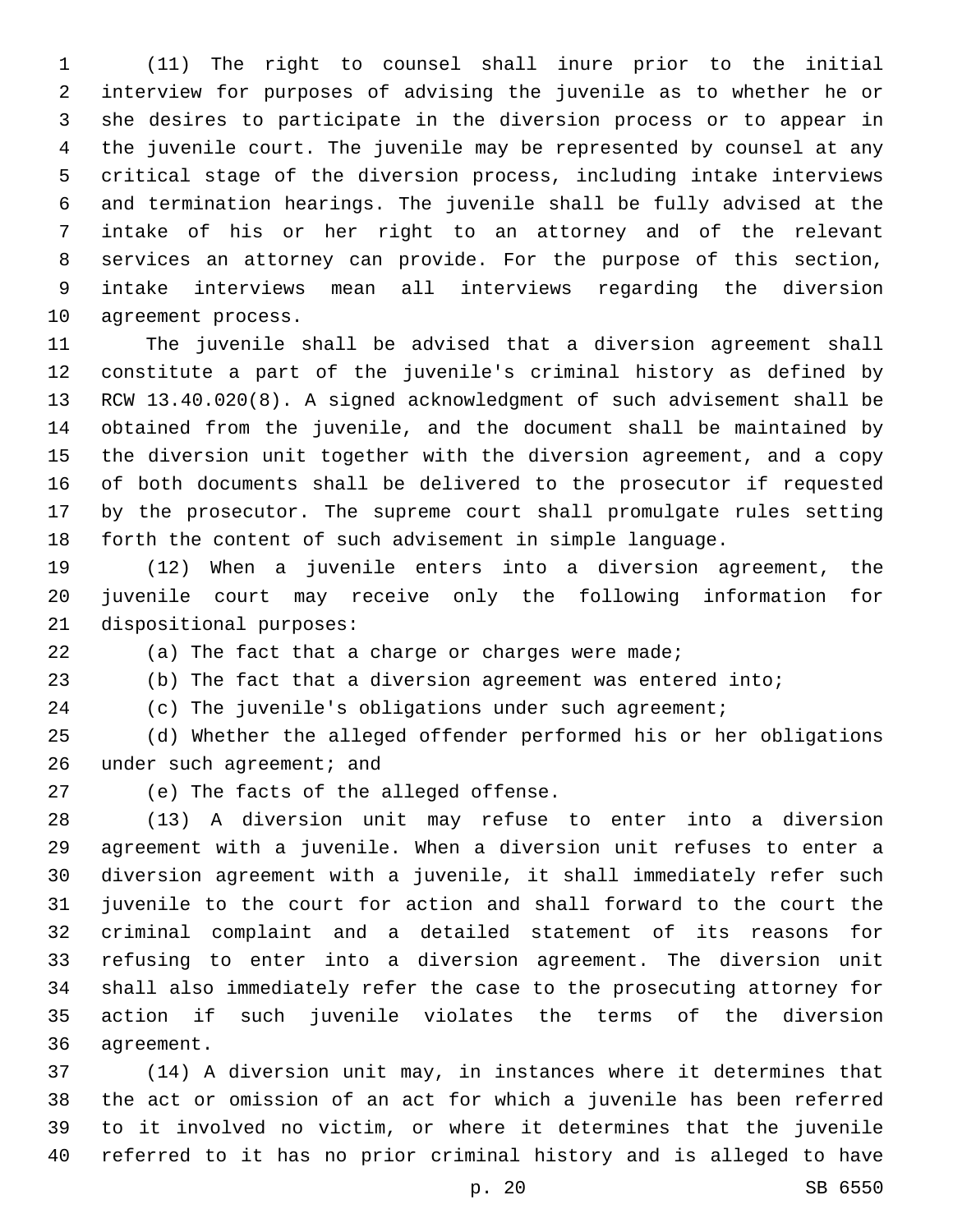committed an illegal act involving no threat of or instance of actual physical harm and involving not more than fifty dollars in property loss or damage and that there is no loss outstanding to the person or firm suffering such damage or loss, counsel and release or release such a juvenile without entering into a diversion agreement. A diversion unit's authority to counsel and release a juvenile under this subsection includes the authority to refer the juvenile to community-based counseling or treatment programs or a restorative justice program. Any juvenile released under this subsection shall be advised that the act or omission of any act for which he or she had been referred shall constitute a part of the juvenile's criminal history as defined by RCW 13.40.020(8). A signed acknowledgment of such advisement shall be obtained from the juvenile, and the document shall be maintained by the unit, and a copy of the document shall be delivered to the prosecutor if requested by the prosecutor. The supreme court shall promulgate rules setting forth the content of such advisement in simple language. A juvenile determined to be eligible by a diversion unit for release as provided in this subsection shall retain the same right to counsel and right to have his or her case referred to the court for formal action as any other 21 juvenile referred to the unit.

 (15) A diversion unit may supervise the fulfillment of a diversion agreement entered into before the juvenile's eighteenth birthday and which includes a period extending beyond the divertee's 25 eighteenth birthday.

 (16) If restitution required by a diversion agreement cannot reasonably be paid due to a change of circumstance, the diversion agreement may be modified at the request of the divertee and with the concurrence of the diversion unit to convert unpaid restitution into community restitution. The modification of the diversion agreement shall be in writing and signed by the divertee and the diversion unit. The number of hours of community restitution in lieu of a monetary penalty shall be converted at the rate of the prevailing 34 state minimum wage per hour.

 NEW SECTION. **Sec. 5.** Section 2 of this act expires July 1, 2019.